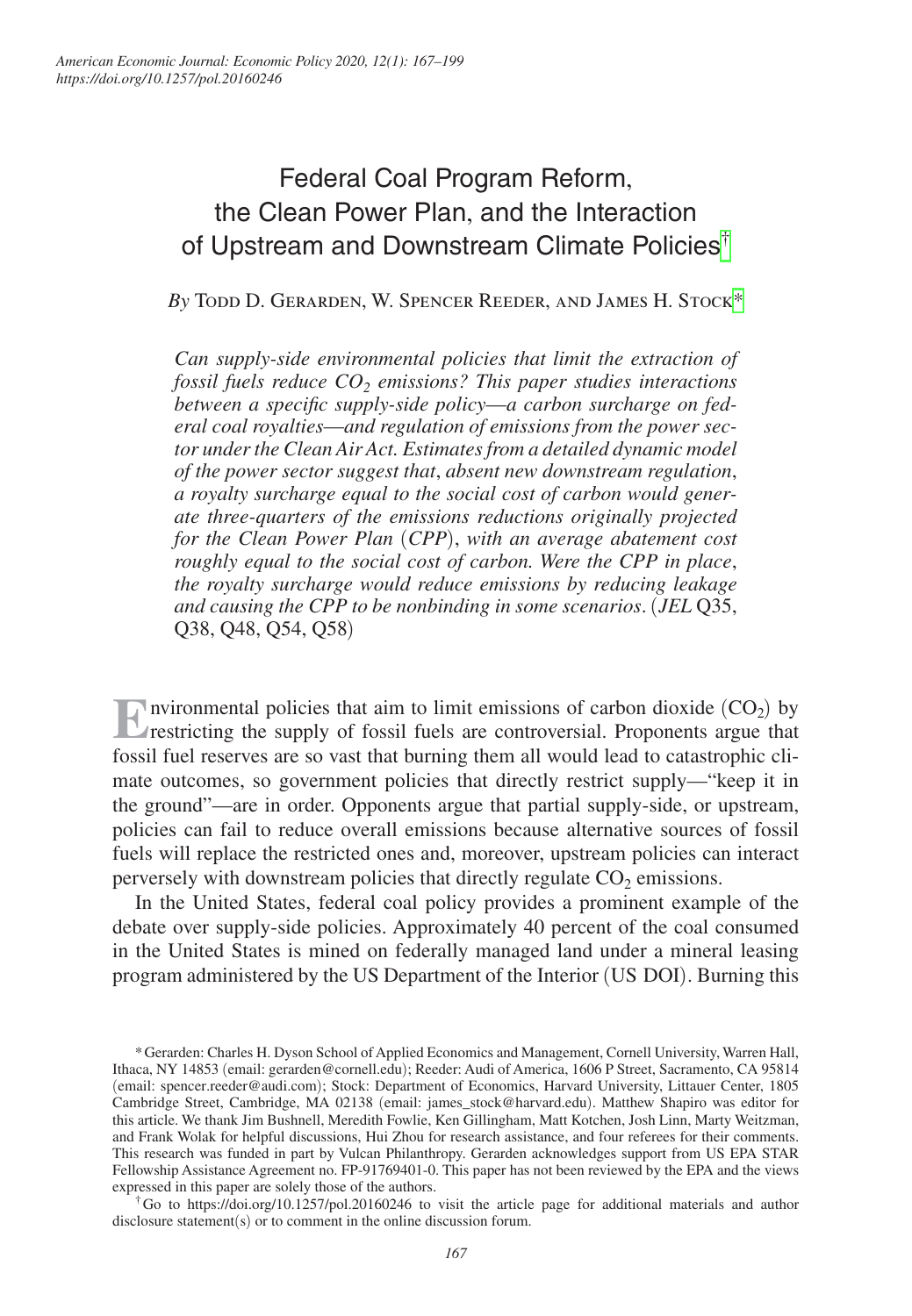federal coal to generate electricity accounts for approximately 11 percent of all US energy-related emissions of carbon dioxide.

Both upstream policies on federal coal leasing and downstream policies on power sector emissions are in flux. In 2015, the Obama administration used administrative authority under the Clean Air Act to propose the Clean Power Plan (CPP), a cap-and-trade program for  $CO_2$  emissions from the power sector (Carbon Pollution Emission Guidelines 2015). The CPP was withdrawn by the Trump administration, which in 2018 proposed in its place a limited command-and-control regulation, the Affordable Clean Energy (ACE) plan (Emission Guidelines for Greenhouse Gas Emissions 2018). [1](#page-1-0) Concerning federal coal policy, in 2016, the DOI announced the first programmatic review of the federal coal leasing program since the 1980s and, for the duration of the review, a moratorium on new and renewed federal coal leases.<sup>2</sup> Both actions were reversed under the Trump administration,<sup>3</sup> which instead made increased federal mineral leasing a priority for the Bureau of Land Management (BLM). Because these are all administrative actions taken under existing law, they could be changed again by a future administration or by future legislation.

Given this policy flux, there is surprisingly little analysis of how these upstream and downstream policies interact. This paper aims to fill this gap by analyzing the effects of a specific supply-side policy: imposing a royalty surcharge on US federal coal to reflect the environmental externalities associated with its combustion. We examine the interactions between a royalty surcharge on federal coal, the availability of nonfederal coal substitutes, and downstream regulation using two distinct modeling strategies. First, we use a stylized static model of the power sector to illustrate these interactions as transparently as possible. For quantitative estimates, we turn to the Integrated Planning Model (IPM), a detailed dynamic structural model of the power sector maintained by ICF International. The IPM is a peer-reviewed<sup>4</sup> proprietary model that is widely used for industry and environmental analysis. We adopt it here because of its granular modeling of the US power sector, which is necessary to quantify the extent to which nonfederal coal and gas are substituted for federal coal, and because the IPM was used by the EPA in its formal economic analysis ("Regulatory Impact Analysis") of the effects of the CPP (US EPA 2015). By using the EPA's modeling assumptions as our baseline, we are able to estimate the marginal effects of a royalty surcharge in a way that connects directly with existing official policy analysis.

The upstream and downstream regulations we consider are based on concrete proposals. The upstream policy, a royalty surcharge, is one of the policies proposed for study in the 2016 DOI programmatic review (US DOI 2017).<sup>[5](#page-1-4)</sup> We consider three cases of downstream regulation under the Clean Air Act. The first is no downstream regulation. The second is a cap-and-trade system in which the EPA sets a cap on

<span id="page-1-4"></span><span id="page-1-3"></span>

<span id="page-1-1"></span><span id="page-1-0"></span>

<sup>&</sup>lt;sup>1</sup>See Keyes et al. (2019) for a description and analysis of the ACE.<br><sup>2</sup>The Secretarial Order of January 15, 2016 at [http://www.blm.gov/style/medialib/blm/wo/Communications\\_](http://www.blm.gov/style/medialib/blm/wo/Communications_Directorate/public_affairs/news_release_attachments.Par.4909.File.dat/SO%203338%20Coal.pdf)<br>Directorate/public\_affairs/news\_release\_attachm

<span id="page-1-2"></span><sup>&</sup>lt;sup>3</sup>Executive Order 13783, Section 6, at https://www.whitehouse.gov/the-press-office/2017/03/28/presidential-executive-order-promoting-energy-independence-and-economi-1.

<sup>&</sup>lt;sup>[4](https://www.whitehouse.gov/the-press-office/2017/03/28/presidential-executive-order-promoting-energy-independence-and-economi-1)</sup> See, for example, Paul et al. (2014).  $5<sup>1</sup>$  and  $2<sup>1</sup>$  scoping document for the programmatic review, the first policy listed for  $5<sup>1</sup>$  m the climate section of the 2017 scoping document for the programma consideration is to "account for carbon-based externalities through royalty rate increase or royalty adder" (US DOI 2017, ES-5).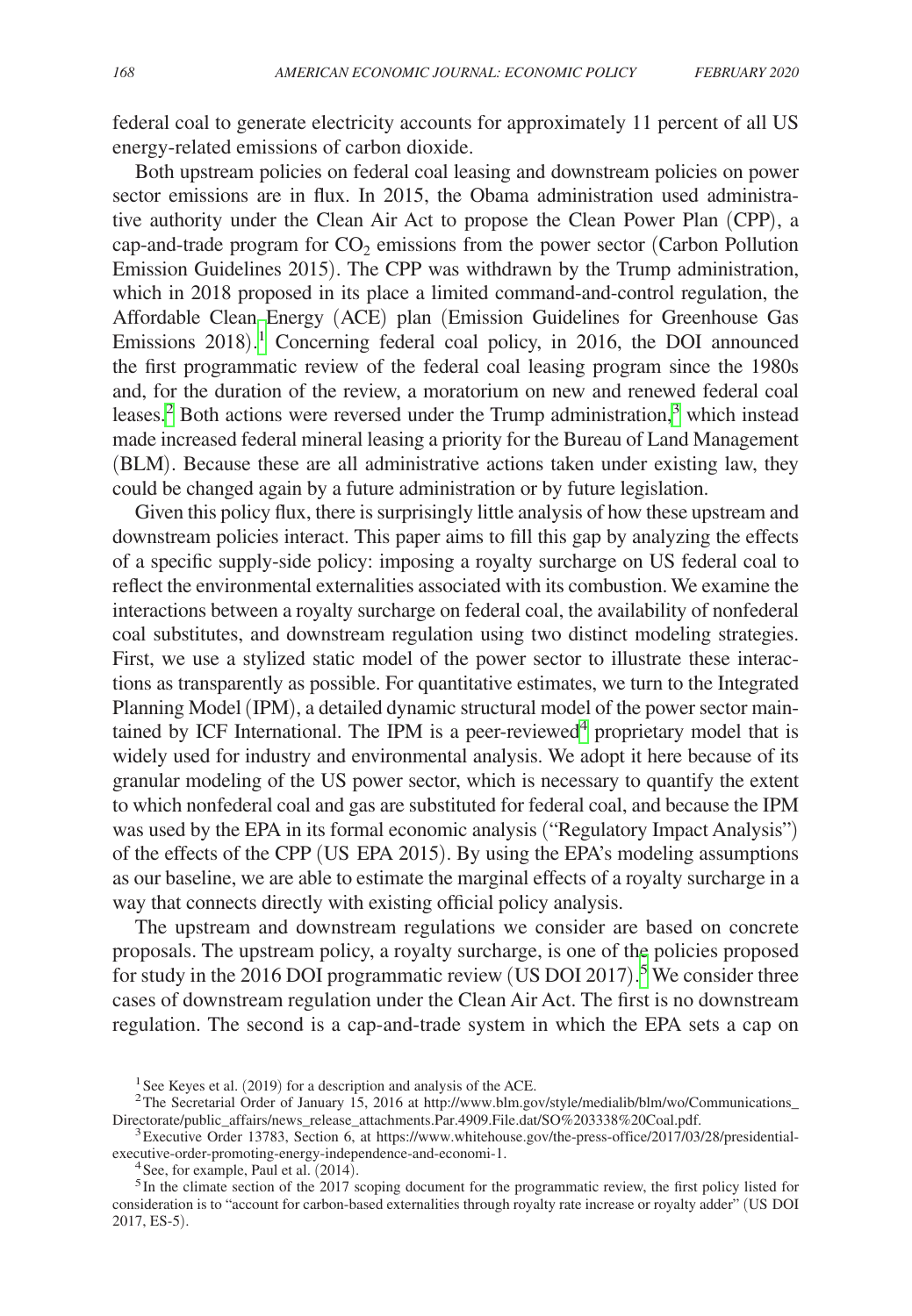annual  $CO<sub>2</sub>$  emissions at the state level and authorizes trading of emission allow-

ances; following standard terminology, we refer to this possibility as mass-based regulation. The third case is a system in which EPA sets a maximum *rate* of emissions, that is, tons of  $CO<sub>2</sub>$  per megawatt-hour (MWh) of electricity generated at the state level, and allows trading of emissions rate allowances; we refer to this as rate-based regulation. Any real-world emissions regulation will differ from a stylized textbook system, and the details matter. The specific mass and rate cases modeled here are the two main options laid out in the CPP. In both, we allow for regional trading. Given a downstream regulatory regime, we study the effect of implementing a royalty surcharge on federal coal based on its greenhouse gas externalities when burned. Although our quantitative results narrowly pertain to this mix of policies, those results can be informative for variations of these policies that might be considered in the future. Moreover, our analytical approach can be extended to other settings with interacting upstream and downstream policies.

The IPM simulations provide seven main findings. First, in the absence of downstream regulation, a royalty surcharge applied to federal coal results in substantial emissions reductions: a royalty surcharge equal to the US government estimate of the social cost of carbon (SCC) is estimated to reduce power sector  $CO<sub>2</sub>$  emissions by nearly three-quarters of the estimated reduction from the CPP without the royalty surcharge. Second, even with the mass-based CPP in place, a royalty surcharge drives additional emissions reductions because, in some regions, the IPM simulations indicate that by 2030 the CPP would not be binding, and in the regions in which the CPP does bind, the CPP does not cover some sources and the royalty surcharge has the effect of reducing generation at those uncovered sources. In technical terms, the royalty surcharge reduces leakage in the CPP.<sup>[6](#page-2-0)</sup> Third, in all cases, there is only partial substitution of nonfederal for federal coal. The reason for incomplete substitution is the combination of potentially expensive plant-level switching costs and the fact that the surcharge boosts demand for nonfederal coal, increasing its price and thus making it less competitive with gas and renewables. For this latter reason, the greater the surcharge, the *less* substitution there is of nonfederal for federal coal. Fourth, the per-ton abatement cost of a royalty surcharge, holding constant the downstream regulation, is comparable to or less than the SCC in the no-CPP or rate regulation case; however, it is roughly twice the SCC in the mass-based case (the surcharge induces less emissions reductions in the mass- than rate-based case). That said, comparing the royalty-only policy to the CPP-only policy, both relative to a no-policy baseline, the CPP is more efficient in the sense that the royalty surcharge has a higher average abatement cost than the CPP, as would be expected because the downstream regulation covers emissions from all fossil fuels, not just from federal coal. Fifth, the price of tradable emissions allowances falls as the surcharge increases under both rate- and mass-based CPPs, so the royalty surcharge decreases the cost of compliance with the CPP. Sixth, under mass-based regulation, the wholesale electricity price *falls* as the surcharge increases: the surcharge induces switching to gas, which means greater generation for the same emissions cap, and

<span id="page-2-0"></span> $6$ In the context of air emissions regulation, the term leakage refers to the possibility that some types of emissions are not covered by a regulation and the regulation incentivizes more of those emissions.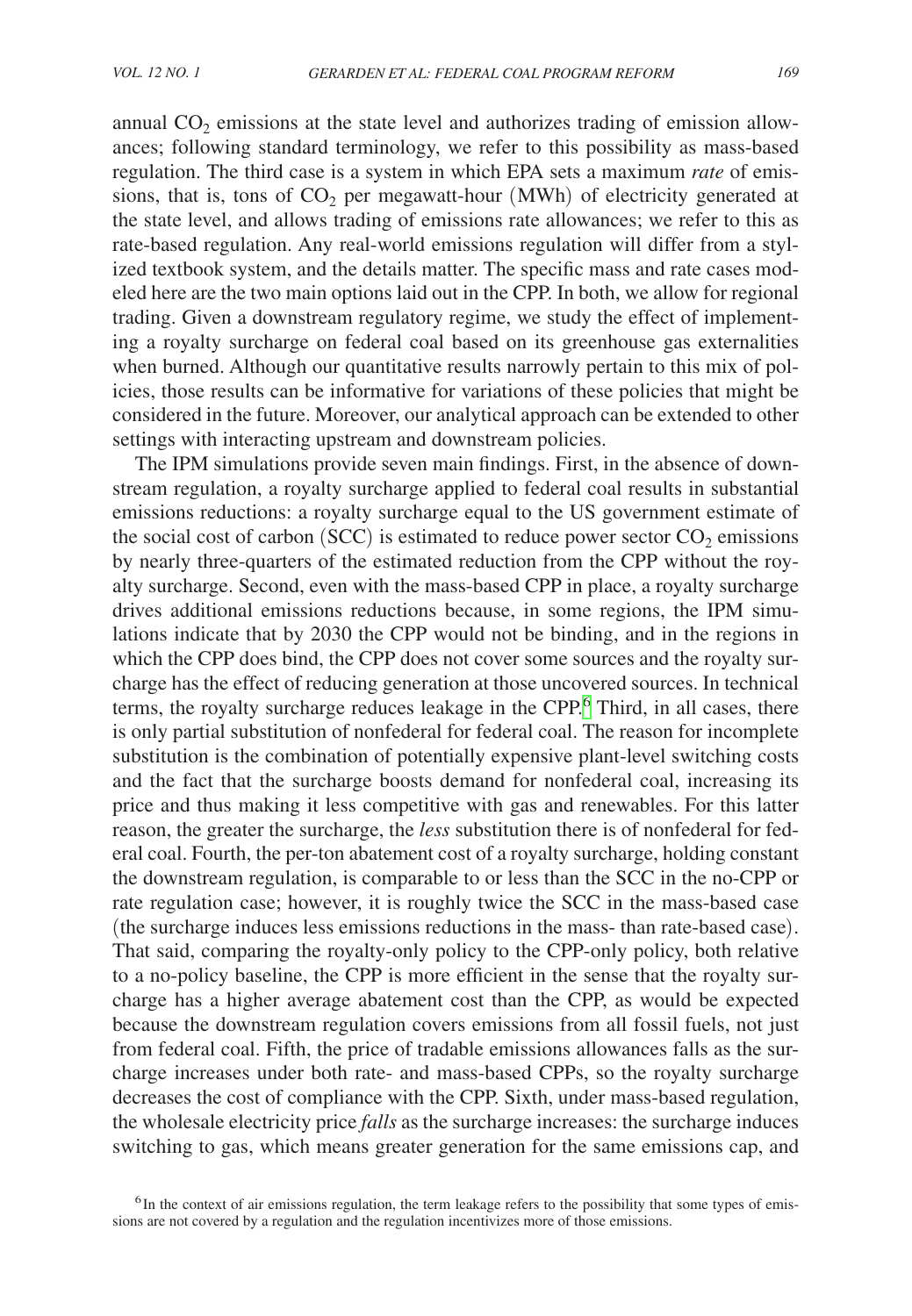thus a lower price of electricity. Seventh, total royalty receipts increase sharply with the royalty surcharge, even though federal coal production declines.<sup>7</sup>

This paper contributes to a large theoretical literature on instrument choice and overlapping policies. Holland (2012) studies the relative efficiency of mass- and rate-based regulation and shows that emissions leakage can provide an efficiency rationale for rate-based regulation. Mansur (2012) uses a theoretical model to highlight the key factors that determine optimal vertical targeting of regulation (i.e., upstream or downstream). Goulder and Stavins (2012) assesses the effects of overlapping state and federal cap-and-trade policies. They highlight the potential for stringent subnational policies to induce emissions leakage to covered sources in other states, compromising national cost-effectiveness without inducing any net emissions reductions.[8](#page-3-1) Goulder, Jacobsen, and van Benthem (2012) demonstrates the relevance of these theoretical points in a study of the vehicle market. Fischer and Newell (2008) and Fischer, Preonas, and Newell (2017) investigate the welfare impacts of introducing alternative regulatory instruments that overlap with comprehensive greenhouse gas regulation but have the potential to address additional market failures (e.g., innovation market failures).<sup>[9](#page-3-2)</sup> Horowitz and Linn (2015) highlights the potentially perverse impact of technological change in the presence of rate-based regulation, where cost reductions for clean energy can lead to increases in total emissions. In contrast to these previous papers, we study the interaction of overlapping upstream and downstream policies, both with partial coverage, with a particular focus on the effect of leakage on electricity market and emissions outcomes. This paper is also related to Harstad (2012) in that both consider supply-side policies in the presence of downstream policies; however, Harstad's (2012) focus is on supply restrictions for unregulated fuels, whereas we consider supply-side poli-cies for fuels whose emissions are regulated.<sup>[10](#page-3-3)</sup>

This paper also contributes to the literature on the economics of the CPP. Bushnell et al. (2015) looks at interactions between rate and mass plans under the proposed CPP, and we return to their work in Section V. The literature on the federal coal program is small. Krupnick et al. (2015) examines the legal framework for a carbon charge on federal coal. Hein and Howard (2015) considers both fair return and climate concerns about the federal coal program. In this literature, the paper most closely related to ours is Haggerty, Lawson, and Pearcy (2015), who use a partial equilibrium model of the coal market to estimate the effect on coal revenues and prices of changing the method for computing coal revenues to include transport costs.

Finally, and perhaps most importantly, this paper contributes to our understanding of the extent to which a partial supply-side policy could substitute for more comprehensive emissions regulation. We find that the abatement cost of the royalty surcharge is higher than the more comprehensive CPP, which is unsurprising given that the royalty surcharge does not equalize marginal abatement costs across fuels used for electricity generation. Yet what is striking is that we estimate the royalty

<span id="page-3-2"></span><span id="page-3-1"></span><span id="page-3-0"></span>

 $^7$  Additional simulation results are presented in Vulcan (2016).<br>  $^8$  Fankhauser, Hepburn, and Park (2010) makes similar points with an emphasis on the European policy context.<br>  $^9$  See Fischer and Preonas (2010) for

<span id="page-3-3"></span>climate agreement.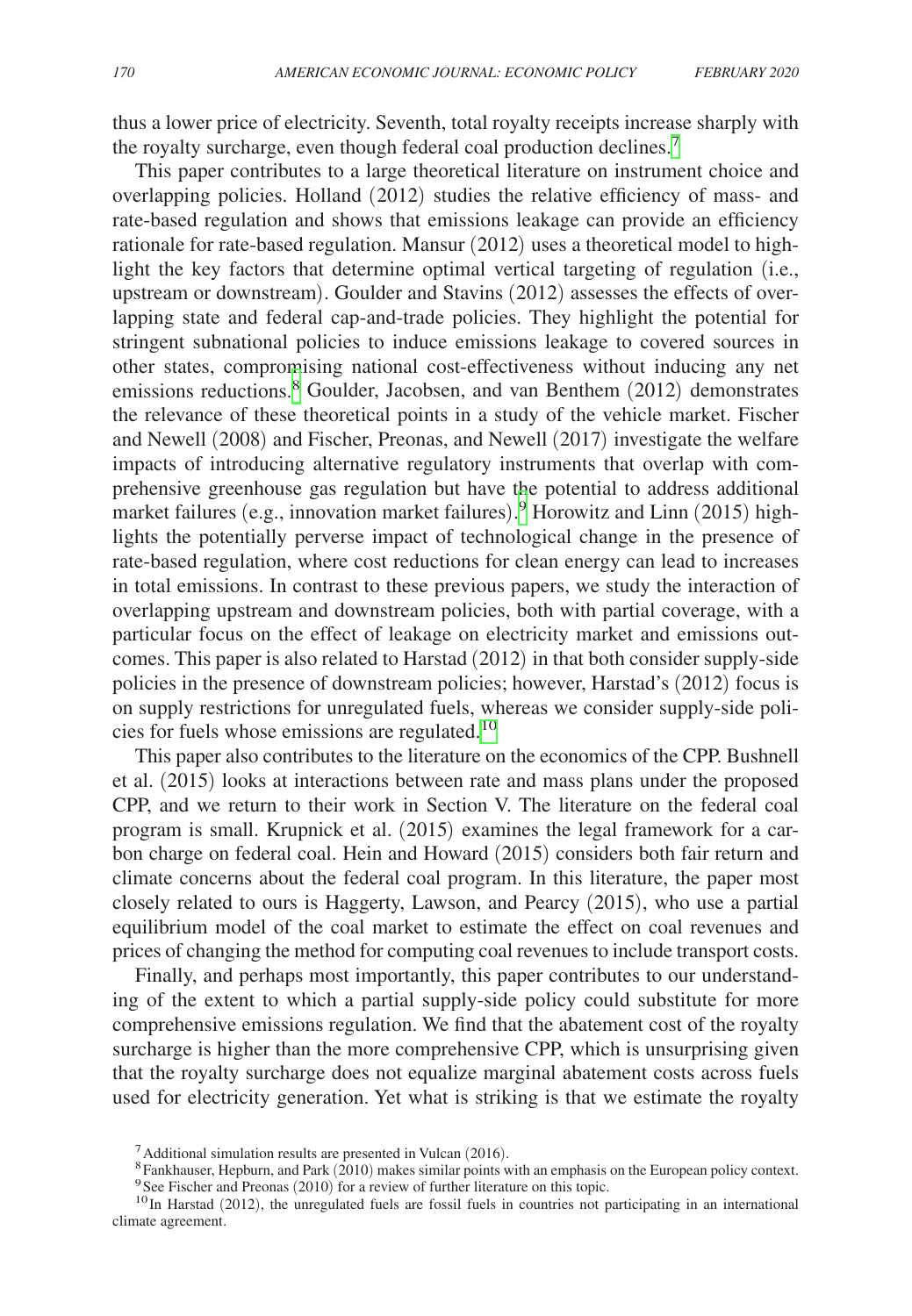surcharge would generate three-quarters of the emissions reductions originally projected for the CPP at a cost roughly equal to the SCC. Thus, while implementing a royalty surcharge would not be as efficient or efficacious as comprehensive regulation of the electric power sector, the surcharge could provide meaningful and fairly cost-effective emissions reductions. Our results also highlight some potentially surprising advantages of such a supply-side policy, chief among them that, unlike the CPP, it would not induce leakage through coal exports.

The remainder of the paper is organized as follows. Section I provides a brief summary of the federal coal program and the CPP. Section II presents the comparative statics. Section III lays out the research design using the IPM, and Section IV presents the IPM results. Section V concludes.

#### **I. Institutional Context**

# A. *The Federal Coal Program*[11](#page-4-0)

In 2017, US coal production was 775 million short tons, 42 percent of which was mined on federally managed lands.<sup>12</sup> Approximately 93 percent of coal consumption in the United States is used to generate electricity[.13](#page-4-2) Burning coal (both federal and nonfederal) accounted for approximately 1.3 billion metric tons  $(MT)$  of  $CO<sub>2</sub>$ emissions in 2017, roughly one-fourth of all  $CO_2$  emissions from fossil fuels.<sup>[14](#page-4-3)</sup> As shown in [Figure 1](#page-5-0), US coal production has trended downward since 2008, and total coal production fell by 23 percent from 2014 to 2017. However, the US Energy Information Administration (EIA) projects that the recent decline in coal production will stabilize absent new regulation (EIA 2019b).

Wyoming, Montana, Colorado, and Utah collectively account for 94 percent of coal mined on federal and Indian lands ([Table 1](#page-5-0)). The single largest basin for US coal production is the Powder River Basin (PRB) in Wyoming and Montana (Figure 1). In 2017, 88 percent of coal mined on federal lands was produced in these two states.<sup>[15](#page-4-4)</sup>

Powder River Basin coal is primarily low-sulfur subbituminous coal. PRB coal enjoys a considerable price advantage over coal from other basins, especially Appalachia. For example, in 2017, the average price of coal sold at the mine was \$13 per short ton in Wyoming, \$52 in Kentucky, and \$82 in southern West Virginia (EIA 2018, Table 28). One reason for this difference in prices is extraction costs. Most Eastern coal is mined underground, which is labor intensive: average productivity for West Virginia mines in 2017 was 3.0 short tons per worker-hour. In contrast, PRB coal is surface-mined using massive dragline excavators, and in 2017

<span id="page-4-1"></span><span id="page-4-0"></span><sup>&</sup>lt;sup>11</sup> For more details on the federal coal program, see US DOI (2013) and Council of Economic Advisers (2016). <sup>12</sup>Total production in 2017 was 774.6 million short tons (US Energy Information Administration (US EIA)

<sup>2018,</sup> Table ES1). Federal coal production in 2017 was 326 million short tons (US Office of Natural Resources

<span id="page-4-3"></span><span id="page-4-2"></span>

<span id="page-4-4"></span>

<sup>&</sup>lt;sup>13</sup> US Energy Information Administration (2018, Table 26).<br><sup>14</sup> US Energy Information Administration (2019a, Table 12.1).<br><sup>15</sup> Coal production on federal lands in Wyoming and Montana in 2017 was 273 and 14 million short (US Office of Natural Resources Revenue Form ONRR-4430, accessed via [https://revenuedata.doi.gov/](https://revenuedata.doi.gov/explore/#federal-production) [explore/#federal-production](https://revenuedata.doi.gov/explore/#federal-production)).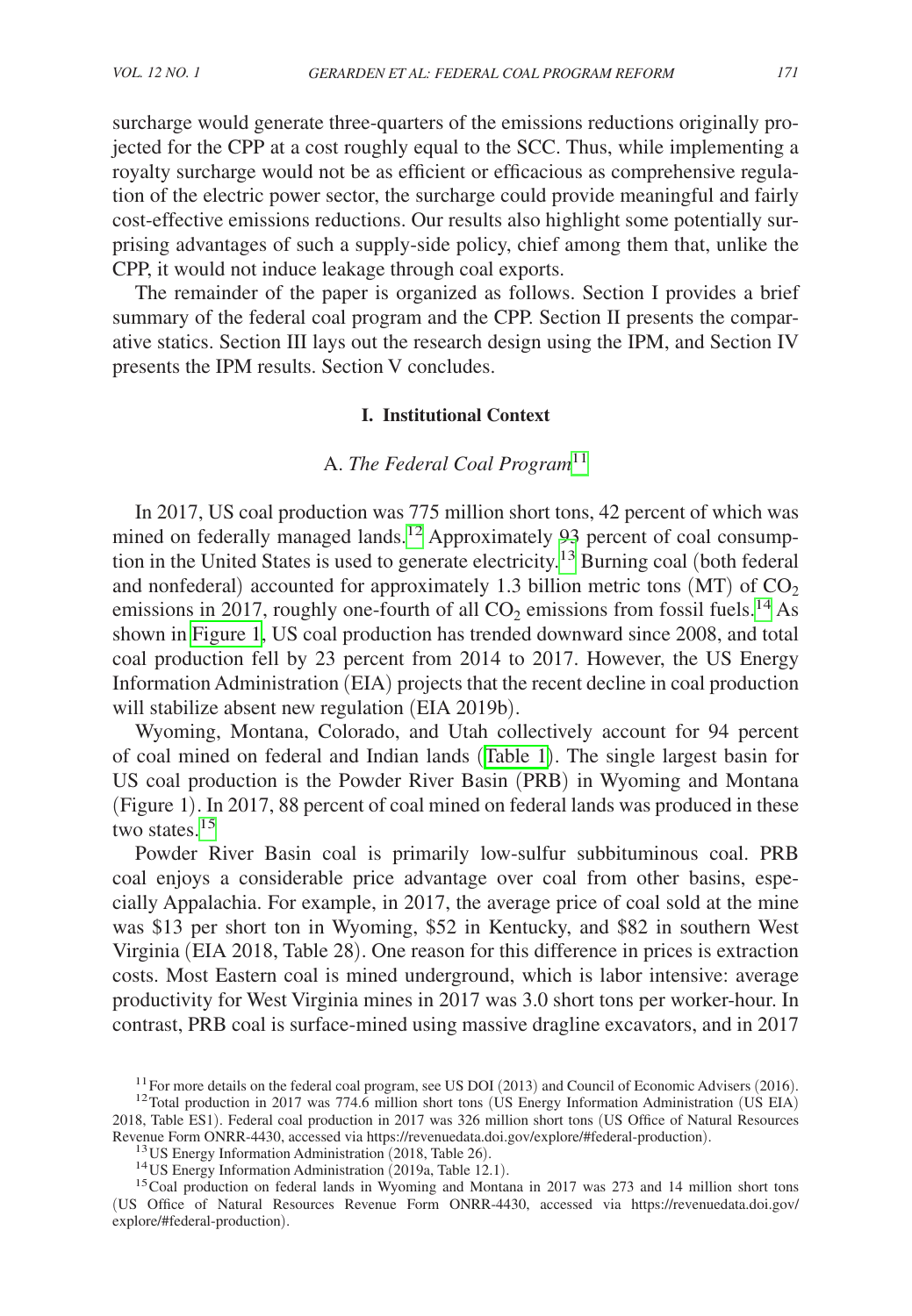<span id="page-5-0"></span>

Figure 1. US Coal Production by Region, 2001–2017

*Source:* US Energy Information Administration

Table 1—Annual Federal and Nonfederal Coal Production (millions of short tons)

| <b>State</b> | Total, 2013 | Total, 2014 | Federal only, FY2014 | Federal percent |
|--------------|-------------|-------------|----------------------|-----------------|
| Wyoming      | 388         | 396         | 337                  | 86%             |
| Montana      | 42          | 45          | 27                   | 61%             |
| Colorado     | 24          | 24          |                      | 71%             |
| Utah         |             | 18          | 14                   | 79%             |
| Other        | 512         | 516         | 26                   | 5%              |
| Total        | 983         | 998         | 421                  | 42%             |

*Notes:* Federal percent is computed as the ratio of FY production to the weighted average of calendar year 2013 and 2014 production, weighted by the fraction of the calendar year in the fiscal year. Excludes refuse recovery.

*Source:* US EIA (2015b, 2016)

produced 26.8 short tons of coal per worker-hour—an order of magnitude higher than Appalachian coal mines[.16](#page-5-1) Another, quantitatively less important reason for the difference is that coals differ in their thermal content, and central Appalachian coal has about 40 percent more thermal energy per ton than does PRB coal.

*Federal Leasing Program*.—Federal revenues from its coal leases derive from three sources: land rental payments, which are negligible (\$3/acre annually), bonus bids from auctions of the right to mine coal on a given tract, and royalties paid as a fraction of the price of the coal at the mine.

Federal coal lease auctions have little competition. According to the Government Accountability Office (GAO 2013), from 1990 to 2013, DOI leased

<span id="page-5-1"></span><sup>&</sup>lt;sup>16</sup> Source for the productivity data is EIA, Coal Data Browser at <http://www.eia.gov/beta/coal/data/browser/>.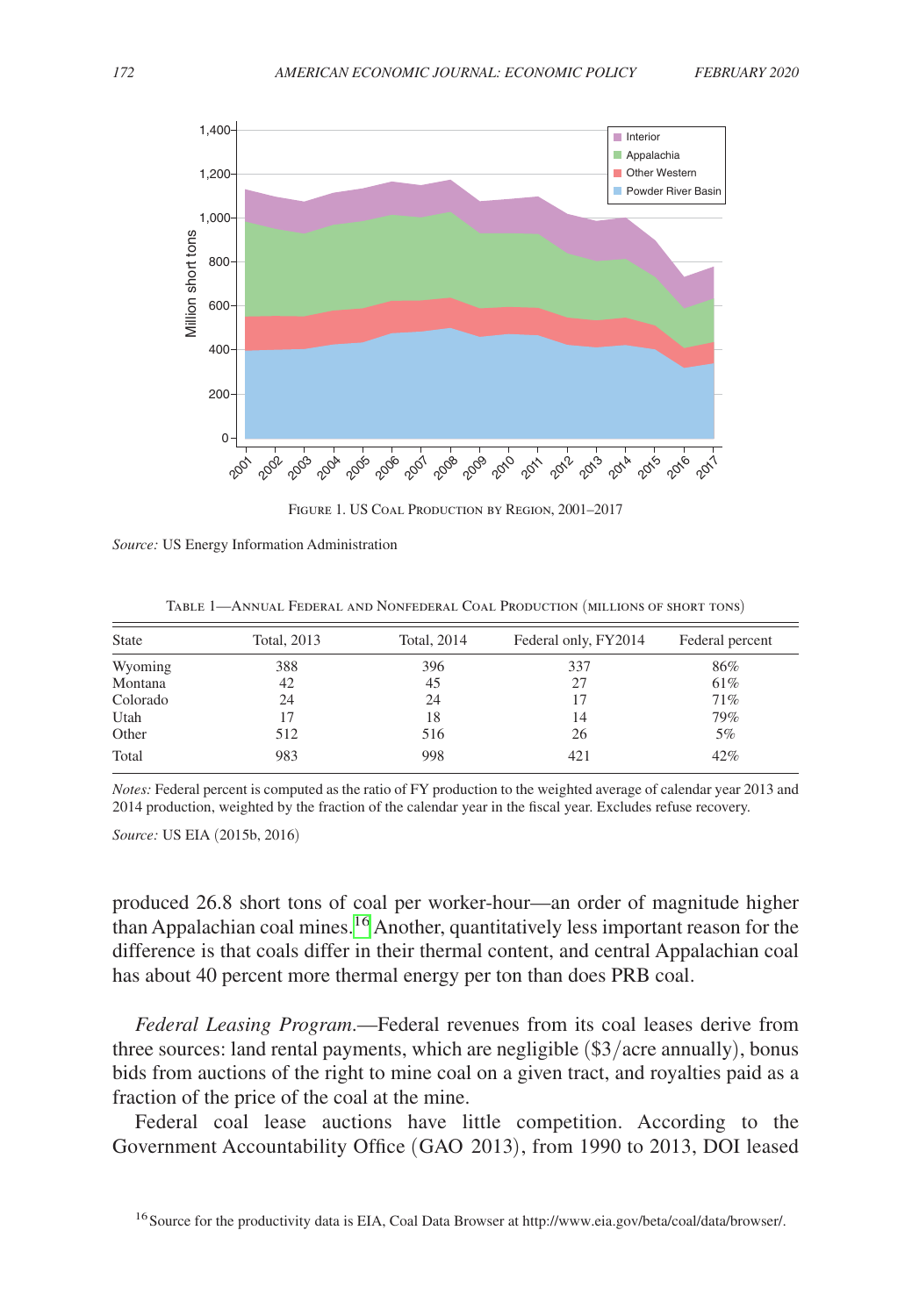107 coal tracts, of which 96 had a single bidder. The Bureau of Land Management (BLM) sets a confidential minimum value for the bonus bid for a tract, however through repeated interactions, bidders can estimate BLM bonus bid floors.[17](#page-6-0) From 2006–2015, the average bonus bid in the PRB was \$0.91 per ton of recoverable reserves. As a practical matter, encouraging competitive bidding in the PRB is difficult because new tracts are typically nominated by the mining companies and are extensions of existing mines, and the fixed cost of a competitor setting up a new dragline are prohibitive compared with the existing mine operator following the seam onto the new tract using its existing dragline. The 1976 Federal Coal Leasing Act Amendments require competitive bidding in coal-producing regions; however, the BLM has decertified the PRB as a coal-producing region, thereby exempting the PRB from this requirement (Squillace 2013).

The DOI collects royalties on production of coal and other minerals on federal land and forwards approximately half of these royalty revenues to states. The DOI has broad statutory discretion in setting royalty rates for new or renewed leases, although they cannot be changed on existing leases[.18](#page-6-1) The minimum royalty rate on surface-mined coal is 12.5 percent of the sales price by law, and the royalty rate on underground mines was set by regulation at 8 percent in 1990. The BLM typically sets royalties at the minimum rate prescribed by law (US GAO 2013) and frequently exercises its authority to issue partial royalty waivers. Reviews by the US government suggest that actual royalty payments are further reduced by failure to report coal prices accurately (US GAO 2013, US DOI 2014). Headwaters Economics (2015a) estimates the effective royalty rate on federal coal to be as low as 5 percent[.19](#page-6-2) In 2016, the DOI finalized a rule reforming the computation of royalties to require, among other things, that the royalty be based on the first arms-length trans-action,<sup>[20](#page-6-3)</sup> however this rule was repealed by the Trump administration in 2017.<sup>[21](#page-6-4)</sup>

The federal government holds most but not all of the mineral rights in the PRB. State, tribal, and private mineral rights are typically checkerboarded inholdings surrounded by land with federal rights.<sup>22</sup> When coal seams cross property boundaries, mines are consolidated into an officially designated "logical mining unit" that allows for continuity of operations across the federal and nonfederal tracts.

Federal coal leases cover an initial period of 20 years and are thereafter subject to renewal every 10 years. [Figure 2](#page-7-0) presents the cumulative distribution of lease expiration dates, based on BLM data compiled by Headwaters Economics (2015b), both

<span id="page-6-4"></span><span id="page-6-3"></span>

 $^{20}$ [http://onrr.gov/laws\\_r\\_d/frnotices/pdfdocs/433530.pdf](http://onrr.gov/laws_r_d/frnotices/pdfdocs/433530.pdf).<br><sup>21</sup> https://www.federalregister.gov/documents/2017/08/07/2017-16571/repeal-of-consolidated-federal-oil-and-<br>gas-and-federal-and-indian-coal-valuation-reform.

<span id="page-6-0"></span><sup>&</sup>lt;sup>17</sup>For example, Cordero Mining (Cloud Peak) nominated a 446-acre tract adjacent to the Cordero-Rojo mine for leasing. In the October 2007 sale, the firm offered a bonus bid of \$0.38/ton, which was rejected. In March 2008, they offered \$0.80/ton for the same tract, which was also rejected. In January 2009, they made a third offer for the same tract, \$0.88/ton, which was accepted. In the accepted bid, Cordero Mining was the sole bidder; data are not available on the number of bidders for the failed bids.

<span id="page-6-1"></span><sup>&</sup>lt;sup>18</sup>Title 30, Section 207(a) of the US Federal Code states conditions on federal leases; also see Krupnick et al. (2015).

<span id="page-6-2"></span> $^{19}$ As discussed in CEA (2016), coal companies use various methods to achieve these low effective rates. For example, some sales are to subsidiaries of the parent mining company, which resell the coal with a substantial marketing markup; the parent company uses the sales price to its subsidiary to compute royalties.

<span id="page-6-5"></span> $22$  See Luppens et al. (2015), Figure 20 for a map of PRB mineral rights.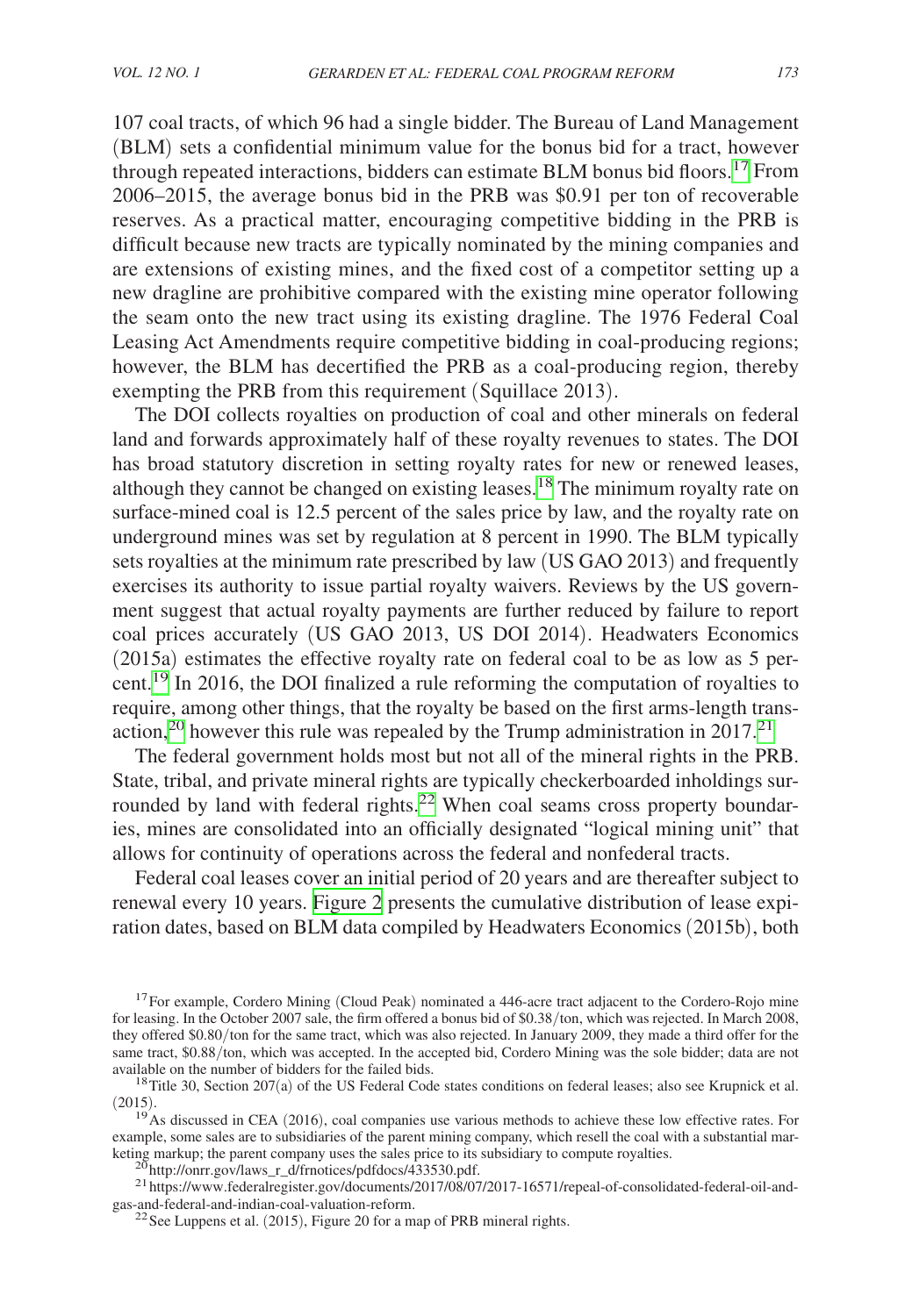<span id="page-7-0"></span>

Figure 2. Federal Lease Renewal Profile as of January 2016

*Notes:* The chart plots the cumulative distribution of years until lease readjustment (typically renewal), as of January 1, 2016, for all federal leases in Wyoming, Montana, Colorado, and Utah (surface and underground combined). The linear modeling approximation is discussed in Section IIIC.

*Source:* Headwaters Economics (2015b) and authors' calculations

by lease count (unweighted) and weighted by the tonnage of the original lease. The piecewise linear approximation in the figure is discussed in Section IIIC.

## B. Power Sector CO<sub>2</sub> Emissions Regulation under the Clean Air Act

A 2007 US Supreme Court ruling, combined with the EPA's 2009 finding that greenhouse gases endanger public health and welfare, require EPA to regulate greenhouse gas emissions.<sup>23</sup> In 2015, EPA finalized the Clean Power Plan (CPP), which used Section 111 of the Clean Air Act to regulate  $CO<sub>2</sub>$  emissions from the power sector.<sup>24</sup> The Trump administration withdrew the CPP and proposed to replace it by the ACE, however that action too could be reversed by a future administration. Because our simulations use the CPP as the template for downstream regulation, we briefly describe the CPP here.

The CPP was structured around state emissions targets specified by the EPA; implementing those targets was left to the states, as dictated by the Clean Air Act. States' implementation options included both a mass-based and a rate-based approach. The mass-based approach is a cap-and-trade system in which states are provided with a  $CO<sub>2</sub>$  emissions mass cap (tons  $CO<sub>2</sub>$  annually) that must be achieved

<span id="page-7-1"></span><sup>&</sup>lt;sup>23</sup> For the legal history of greenhouse gas regulation under the Clean Air Act, see National Association of Clean Air Agencies  $(2011)$ .

<span id="page-7-2"></span> $^{24}$ The CPP has been extensively described elsewhere; see the Congressional Research Service summary by Ramseur and McCarthy (2016) and the 2015 EPA summary of the final rule (archived at [https://19january2017snapshot.epa.](https://19january2017snapshot.epa.gov/cleanpowerplan/fact-sheet-overview-clean-power-plan_.html) [gov/cleanpowerplan/fact-sheet-overview-clean-power-plan\\_.html](https://19january2017snapshot.epa.gov/cleanpowerplan/fact-sheet-overview-clean-power-plan_.html)). The CPP final rule is published in the Federal Register, vol. 80, No. 205, 64661–65120. The state plan options are summarized on pages 64, 832–64, 843.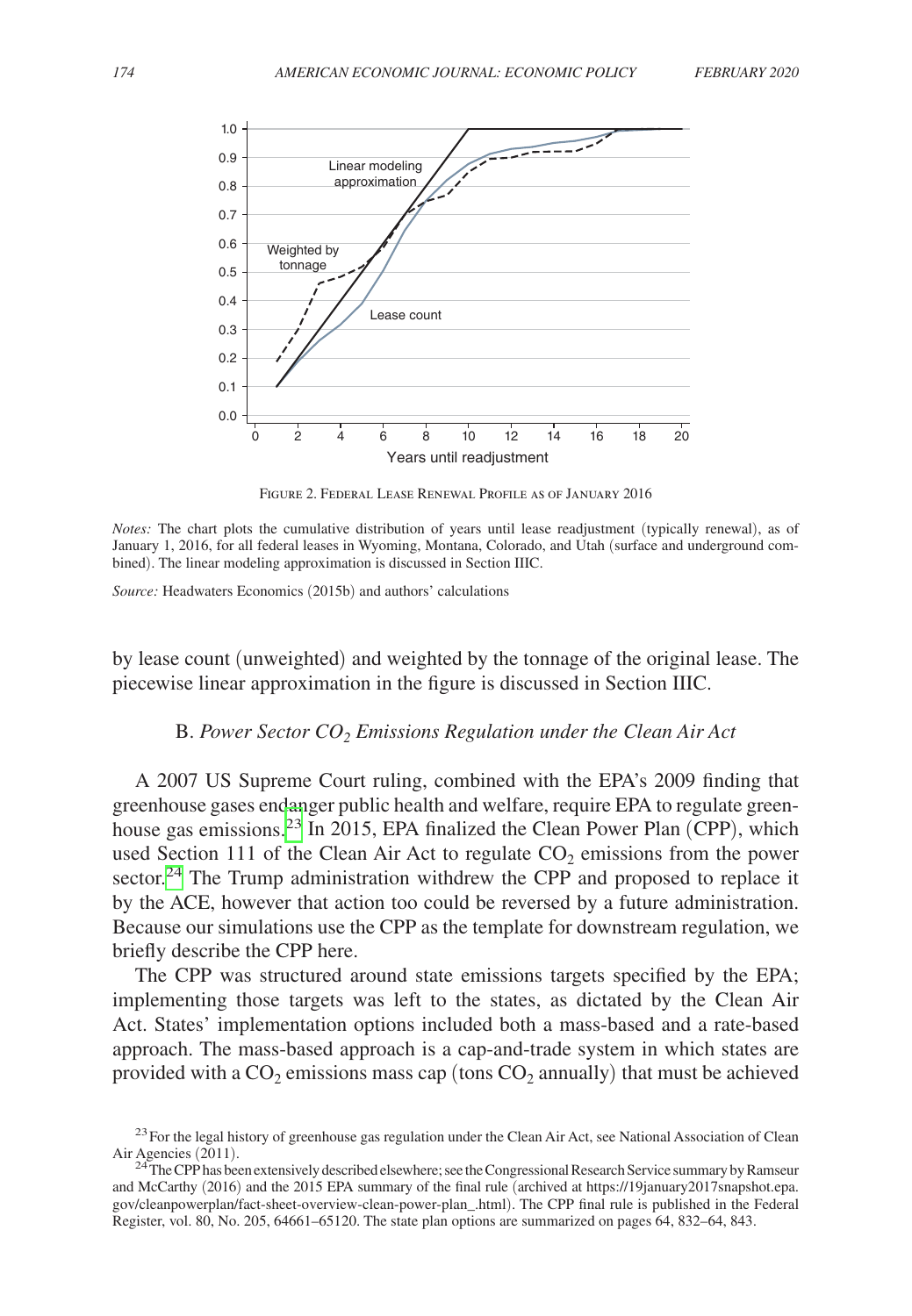by 2030. The mass cap applies to existing fossil fuel sources, with the exception of simple-cycle natural gas combustion turbines (peakers) and small units.<sup>25</sup> EPA provided the option of including new sources under this trading cap ("compliance option 1"), in which case the cap is increased.<sup>26</sup> Under the rate-based approach, states were provided with a rate cap (pounds  $CO<sub>2</sub>$  per MWh) for existing sources. New and modified fossil-fuel generators are excluded from this cap and are regulated instead under the new source performance standard, and peakers and small units are not regulated. States with rate-based regulation are encouraged to participate in multistate trading pools, as are states with mass-based regulation, but trading is not allowed between mass and rate systems.

The CPP has several possible sources of leakage, depending on the details of the implementation. Small units and peakers are exempted, although together these generators comprise a small fraction of total emissions. Both rate and mass implementations have potential leakage through exports: the CPP reduces demand for coal and thus its price, making US coal more competitive abroad. As discussed in Bushnell et al. (2015), there is also leakage arising from cross-state electricity sales under rate-based regulation and in mixed mass- and rate-based systems.

#### **II. Comparative Statics of Partial Upstream and Downstream Regulation**

We begin our analysis of the effects of a carbon surcharge on federal coal with a static partial equilibrium analysis of electricity production. We examine the effect of the surcharge on the electricity price, production by source, total electricity production, emissions, and the price of tradable emissions permits. The static analysis in this section serves to develop intuition for understanding the more complicated results from the dynamic IPM model presented below.

In our static model, electricity can be generated by federal coal, by nonfederal coal, or by other sources. Federal and nonfederal coal are assumed to have the same  $CO<sub>2</sub>$  emissions rate per MWh of generation, whereas the other sources are assumed to have a lower emissions rate (e.g., combined cycle natural gas). To allow for downstream regulation with partial coverage, we introduce a fourth unregulated generation source that has an emissions rate lower than coal but possibly different than other covered sources (for example, simple-cycle combustion turbines). Once generated, electricity is treated as homogeneous.

Analytic results for the model are provided in online Appendix A. Here, we summarize those results in the four diagrams in [Figure 3,](#page-9-0) which depict supply and demand for electricity under various special cases of the results in online Appendix A. The carbon surcharge on federal coal is denoted by *r*, which we treat as shifting supply up by  $r<sup>27</sup>$  $r<sup>27</sup>$  $r<sup>27</sup>$ 

<span id="page-8-2"></span>per-ton coal royalty will (weakly) increase prices for coal mined under federal leases. In the case of a perfectly

<span id="page-8-1"></span><span id="page-8-0"></span>

<sup>&</sup>lt;sup>25</sup> Units with capacity less than 25 MW, modified units, and some other units are also excluded (see 80 FR 64716). <sup>26</sup>Because new sources are regulated under §111(b) of the Clean Air Act and existing sources are regulat under §111(d), the EPA cannot compel states to create a mass cap that covers both existing and new sources. Compliance option 1 in the final rule envisions that states adopt additional legislation or regulation that allows them to place both existing and new sources under the same mass cap and, if that is done, expands the mass cap to include new sources. 27We abstract from the upstream coal market for simplicity but assume throughout that an increase in the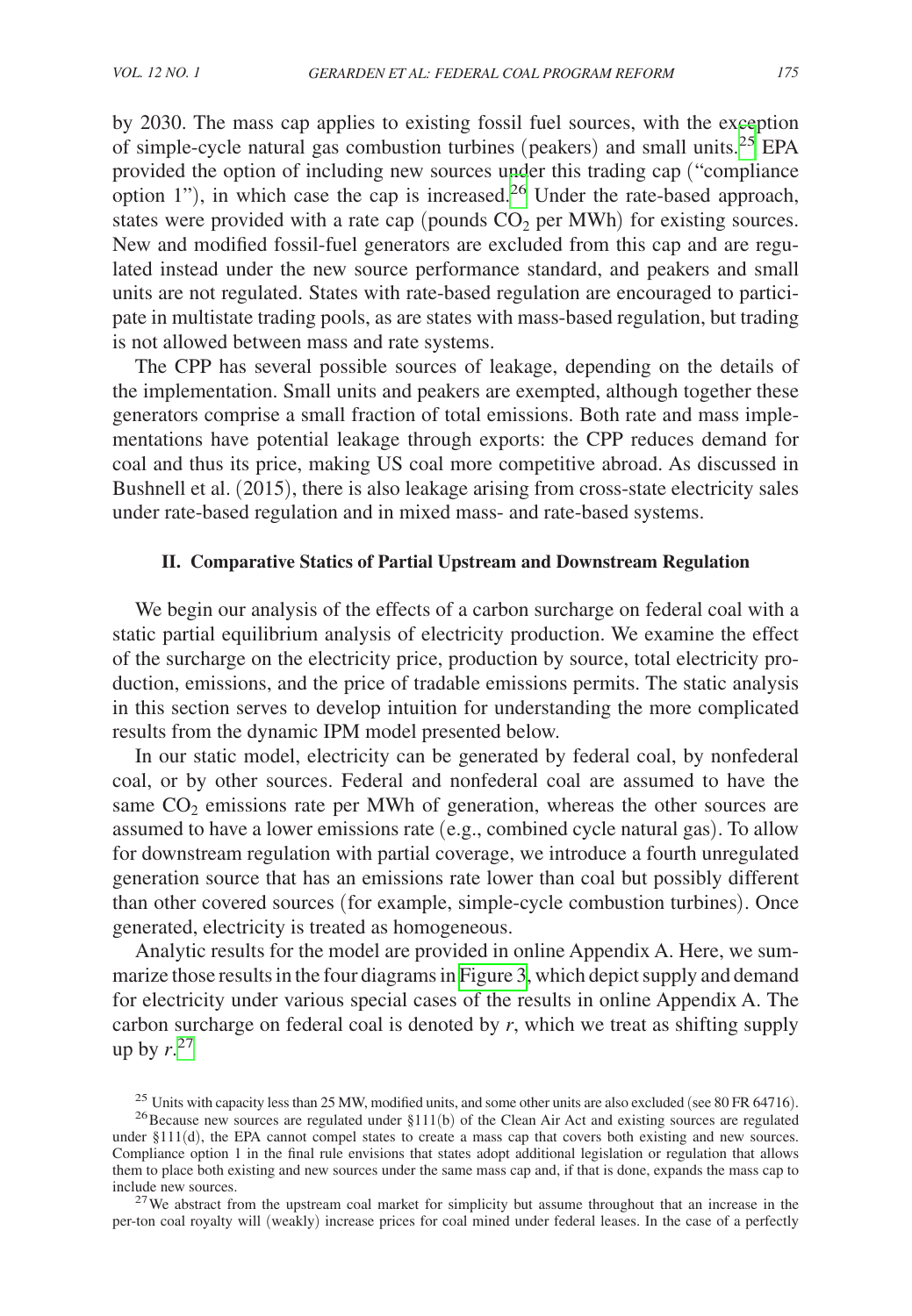<span id="page-9-0"></span>

Figure 3. Electricity Supply and Demand: Interaction of Carbon Surcharge with Downstream Regulation

When federal coal is the only fuel and there is no downstream regulation, the royalty surcharge is equivalent to a carbon tax. In this familiar case, under a royalty surcharge the price of electricity rises, the quantity demanded falls, and emissions fall (Figure 3, panel A).

Figure 3, panel B depicts one fuel, federal coal, with a binding mass-based emissions limit  $\overline{E}$  and a system of tradable allowances. Because there is only one source, the emissions limit implies a binding generation limit  $\overline{Q}(\overline{E})$ . Without a royalty surcharge, the allowance price *t* is the difference between the demand and supply prices at  $\overline{Q}(\overline{E})$ . When the surcharge *r* is introduced, the supply curve shifts up by *r*; as long as the cap still binds, however, production, price, and emissions remain unchanged. The price of the tradable allowance falls one-for-one with the royalty surcharge, so that the new allowance price is  $t' = t - r$ . Thus, compliance cost of the cap-and-trade system is partially shifted to the royalty surcharge. If the carbon surcharge is sufficiently large

*Notes:* Panel A: only fuel is federal coal. Carbon surcharge *r*, no emissions regulations. Panel B: only fuel is federal coal. Carbon surcharge  $r$ , mass-based cap-and-trade with emissions cap  $\bar{E}$  and tradable permit price  $t$ . Panel C: fuels are natural gas and federal coal. Carbon surcharge *r* on federal coal, mass-based cap-and-trade with emissions cap *E* – with tradable permit price *t*. Panel D: fuels are natural gas and federal coal. Carbon surcharge *r* on federal coal, rate-based emissions regulation with tradable allowances.

competitive upstream coal market with infinitely elastic supply and homogeneous generation and transportation costs, *r* would be equal to the royalty surcharge in \$/MWh. Alternatively, *r* can be thought of as the royalty surcharge if it were charged directly to electricity generators (rather than mines).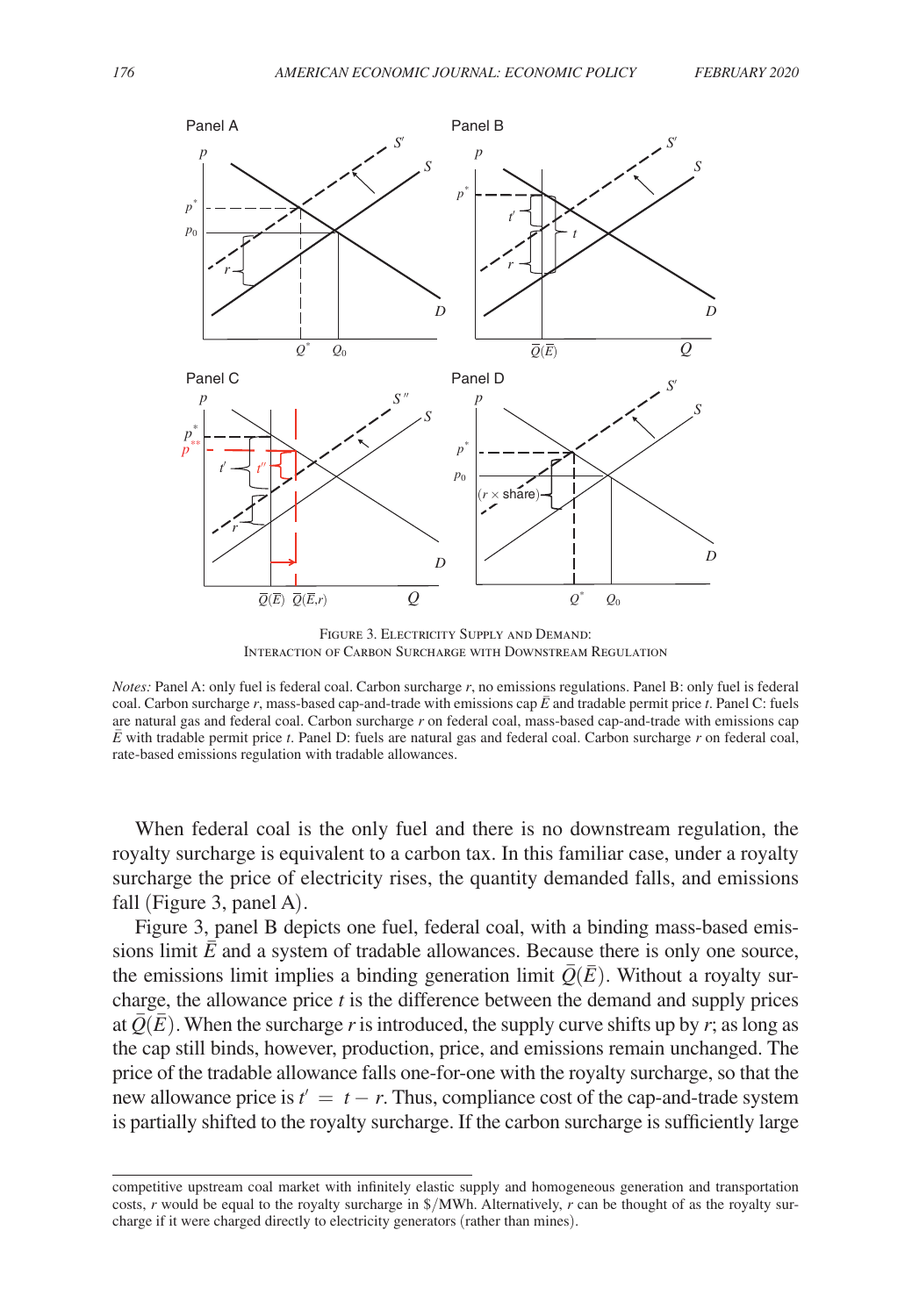that  $r > t$ , then the cap and trade system ceases to bind and the binding policy is the carbon surcharge. Because federal coal is the only fuel, this situation is the same as the familiar case of a carbon tax coexisting with a cap-and-trade system.

The comparative statics become more interesting when generation can also be from natural gas, which has lower emissions than coal and which is not subject to the royalty surcharge. Figure 3, panel C considers this case with a binding cap-and-trade emissions limit  $\overline{E}$ . Again, the royalty surcharge shifts up the electricity supply curve. But because federal coal becomes relatively more expensive, firms shift generation from federal coal to gas. Because gas has a lower emissions rate than coal, this shift in the generation mix increases total generation for a given binding emissions cap. The price of electricity falls to clear the market. The allowance price falls by more than it would were there no shift from coal to gas, in fact it falls by more than does the electricity price. If the royalty surcharge increases sufficiently, then the supply curve shifts to the point that the cap-and-trade system is no longer binding.

The situation under rate regulation is different (Figure 3, panel D). Under an emissions rate regulation, the emissions per MWh is fixed. In a system with only gas and coal, this fixes the shares of gas and coal in the system independent of the level of production. With these fixed shares, a royalty surcharge increases the price of coal generation by *r*, which shifts the supply curve up by *r* times the (fixed) share of federal coal. Thus, the royalty surcharge increases the price and reduces total generation and (because of fixed shares) reduces emissions. Under the rate standard, the tradable permits serve to equate the marginal costs of coal and gas generation. With the introduction of the royalty surcharge, the gap between these marginal costs falls, so the price of the tradable permit falls. However, this change in the permit price is a net-zero transfer between coal and gas generation and does not affect the weighted average marginal cost of electricity; thus, it does not have an additional effect on price, generation, or emissions. At a sufficiently high level of the royalty surcharge, the higher cost of coal pushes the coal share below that implied by the rate standard; at this point, the rate standard no longer binds and emissions fall further because of fuel shifting and higher prices.

The model in online Appendix A additionally allows for nonfederal coal and for uncovered sources. If there is nonfederal coal, then the upward shift in the supply curve is less than depicted in Figure 3 because of substitution of nonfederal for federal coal, however the qualitative comparative statics are the same. In particular, without downstream regulation (or if the downstream regulation is not binding), emissions fall under a royalty surcharge both because of substitution toward gas and because of higher electricity prices; the magnitude of this fall depends on how much nonfederal coal is substituted for federal coal.

If there are sources not covered by downstream regulation, then the effect of the carbon surcharge depends on the case. If the electricity price falls (rises) with the surcharge, then the return from uncovered generation falls (rises) and uncovered generation decreases (increases). The royalty surcharge therefore decreases leakage in a binding mass-based system with uncovered sources.

Finally, we note that the comparative statics shown in these figures are the same if federal coal generation (i.e., the mining of federal coal) is subject to a quantity limit. A quantity limit for federal coal that induces a given value *r* of the shadow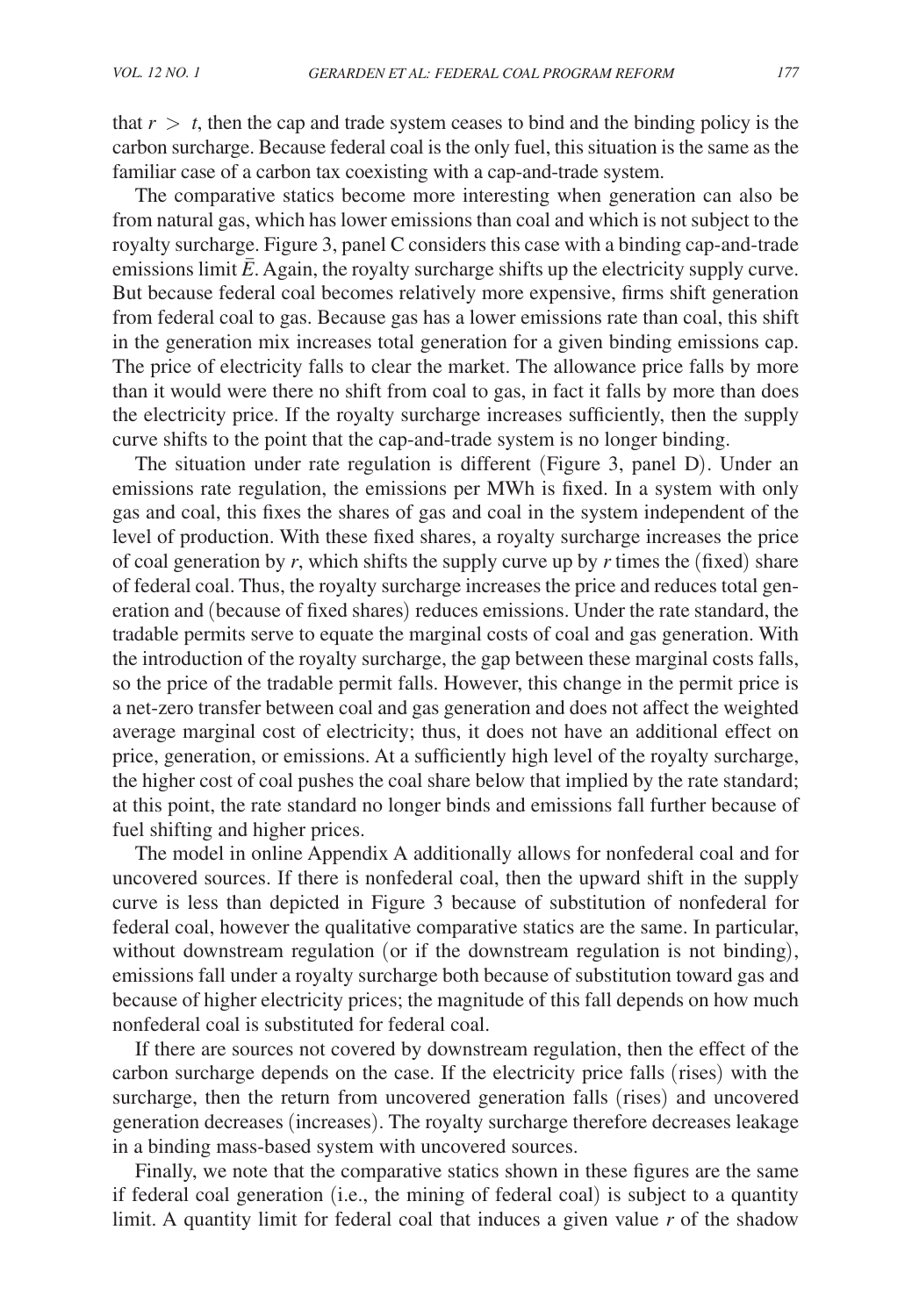price shifts up the electricity supply curve by the same amount as would imposing a royalty surcharge of that value.

#### **III. The Integrated Planning Model and Research Design**

We use ICF International's Integrated Planning Model (IPM) to obtain quantitative estimates of the effects of implementation of various possible reforms to the federal coal program.

## A. *The IPM*

The IPM is a disaggregated dynamic perfect-foresight optimization model of the US electric power sector.<sup>28</sup> The IPM combines plant-level information on existing and potential future electricity generating units, regional fuel supply curves based on engineering and geological data, and existing and potential fuel transportation networks to compute the least-cost way to meet regional and national electricity demand. Stated in terms of supply and demand, IPM uses engineering (not econometric) fuel supply curves, and fuel demand is computed endogenously by linear programming minimization of the net present value of production costs optimized over fuel supply, transportation, dispatch, and construction and retrofit options, subject to meeting fixed regional electricity demand, reliability, and environmental regulatory constraints.

The fuel supply sector consists of supply curves based on geological assessments using private and public data. In the case of coal, mine-level supply curves are aggregated to 36 coal supply regions and 14 coal qualities, which vary by heat content, sulfur content, mercury content, and other characteristics. A given region can have multiple supply curves, one for each local coal quality. IPM has 81 natural gas supply regions (including conventional and unconventional) and 15 liquefied natural gas (LNG) import facilities. Other fuels include fuel oil, nuclear, biomass, and waste.

The electricity generating sector uses these fuels at model plants, which are constructed using a database of existing plants. The model plants are either individual plants or a composite of technologically similar co-located existing plants. For example, there were 937 coal steam plants in the full existing plant database at the time of our simulations, which were aggregated to 732 model plants. The electricity sector includes all generation units (hydro, solar, imports, etc.).

The transportation sector differs by fuel. For coal, the available transportation modes are rail, barge, truck, ship, and conveyor belt. For a given coal supply region/ model plant route, which modes are available depends on physical conditions. Each mode is treated as having a cost per ton-mile and a loading/offloading cost. The cost per ton-mile varies by distance shipped and, for rail, whether there are multiple rail carriers or a single carrier servicing the route (this recognizes the lack of competition

<span id="page-11-0"></span><sup>&</sup>lt;sup>28</sup>The simulations in this paper use IPM version v.5.15. Full IPM documentation for version v.5.13, and documentation of incremental changes from v.5.13 to v.5.15, are available at [https://www.epa.gov/](https://www.epa.gov/airmarkets/­power-sector-modeling) [airmarkets/power-sector-modeling.](https://www.epa.gov/airmarkets/­power-sector-modeling)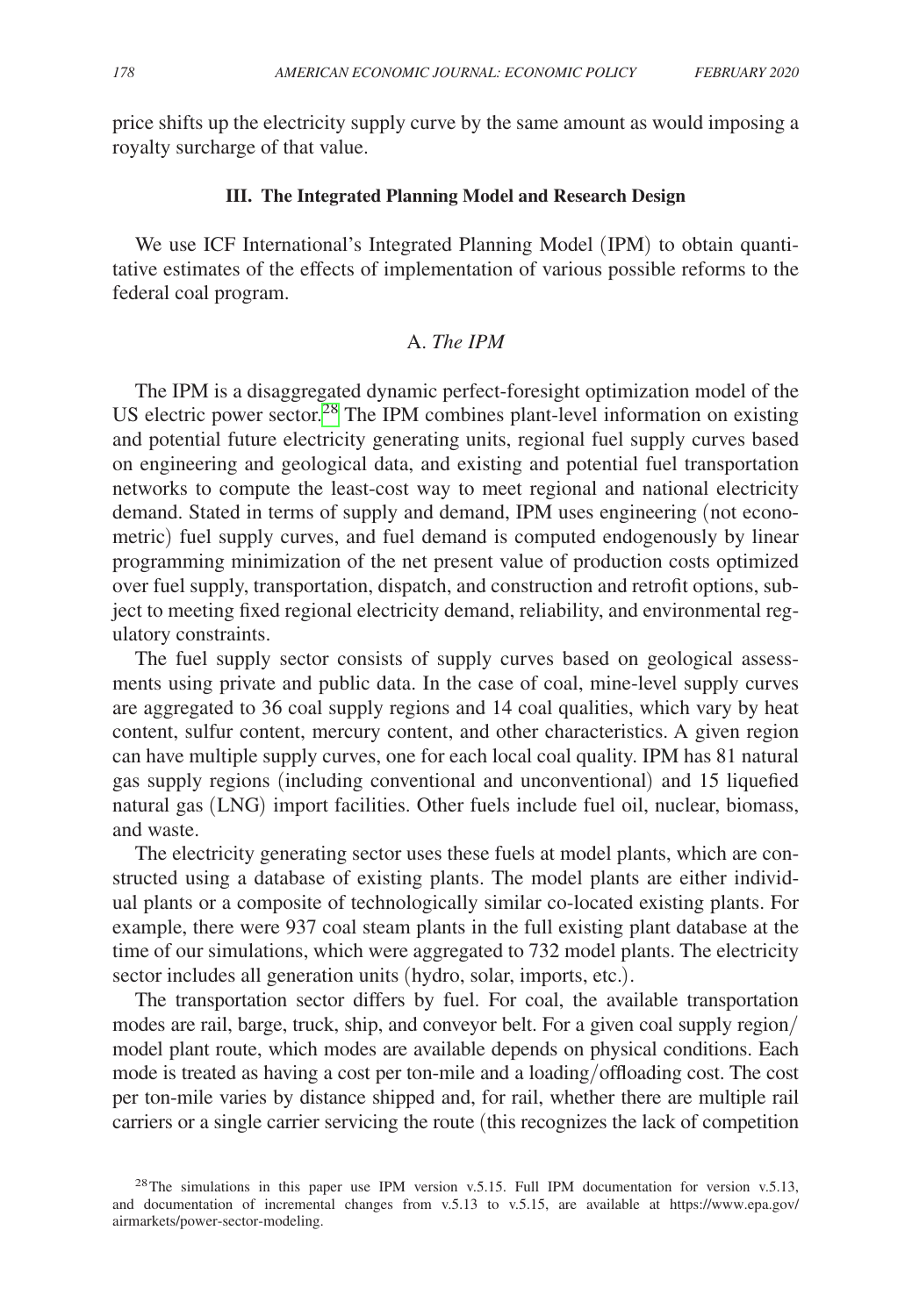in the rail sector). For natural gas, IPM incorporates existing pipelines and hubs and allows for pipeline expansions and, along certain corridors, new pipelines.

The IPM is closed by a multiyear perfect foresight minimization of discounted electricity production costs by linear programming. Following EPA's use of the IPM in the CPP Regulatory Impact Analysis (RIA), demand for electricity is specified exogenously and is fixed. Optimization is over which fuel is used at which plant, transported by which method, subject to meeting regional demand, capacity, environmental, and other physical constraints. The model can build new capacity in the form of specific generators or gas pipelines, and can retrofit existing generators. For example, the model will retrofit an existing coal plant that burns low-sulfur PRB coal to burn higher-sulfur Eastern coal with a scrubber, if that option is technologically feasible and least-cost. The version of IPM used here allows  $CO<sub>2</sub>$  regulation using state-level mass caps or rate standards with regional trading.

*Relevant Predictions of the IPM*.—The IPM is a complex structural model with many parameters, and it is important to assess whether results from the IPM are credible before using them to understand and inform future policy. Two recent studies that are closely related to the topic of this paper suggest they are. First, a recent ex post analysis of coal plant retirements corroborates the ex ante predictions of the IPM. In 2011, the EPA used the IPM to estimate that the Mercury and Air Toxics Standards (MATS) would lead to 4.7 gigawatts (GW) of coal power plant retirements (US EPA 2011). The MATS rule had been long delayed and the timing of its announcement, as well as its details, were unexpected. The proposed rule, comment period, and final rule all fell between the EIA's annual survey of generators, which asks, among other things, about retirement plans. Coglianese, Gerarden, and Stock (forthcoming) exploits this timing to conduct an ex post event study analysis (i.e., a difference-in-differences controlling for coal and gas price changes) to quantify the impact of the MATS rule using data on coal plant retirements planned for the effective date of the rule. They estimate that the MATS rule led to a planned reduction in coal power plant capacity of 5.2 GW, only slightly greater than the IPM estimate.

A second piece of evidence comes from Jordan, Lange, and Linn's (2018) econometric study of historical coal mine closures. They find that federal coal from the Powder River Basin and nonfederal coal from Appalachia are weak substitutes. Their estimates are short-run responses, and are smaller than the longer run responses esti-mated here, which allow for plant conversion between PRB and non-PRB coal.<sup>[29](#page-12-0)</sup>

# B. *Base Cases*

The six base cases used in this study use two sets of underlying economic assumptions and three sets of  $CO<sub>2</sub>$  regulatory assumptions.

*Economic Assumptions*.—The primary base case approximates the economic assumptions in the EPA's final Regulatory Impact Analysis of the Clean Power Plan

<span id="page-12-0"></span><sup>&</sup>lt;sup>29</sup>Because PRB coal is more friable and liable to spontaneous combustion than Eastern coal, coal handling and burner machinery differ for PRB and non-PRB coal (Khambekar and Barnum 2013).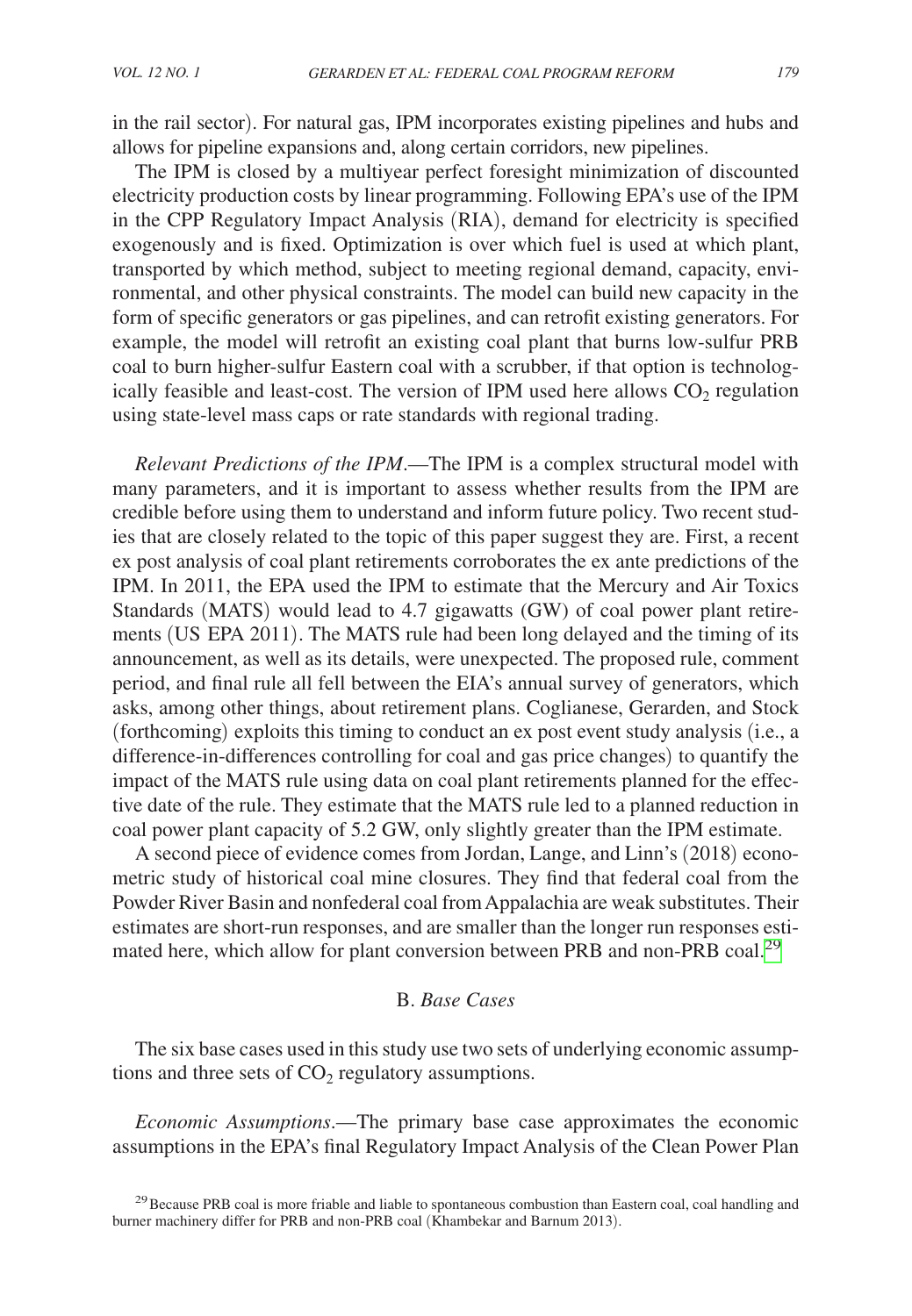(US EPA 2015). The secondary base case employs the same assumptions concerning total demand and energy efficiency, but has different fuel cost assumptions than the primary base case, mainly lower costs of coal and higher costs of renewables.<sup>30</sup> The secondary base case provides a sensitivity check. The policy and legal assumptions for both the primary and secondary base cases are those of October 2015 upon the publication of the CPP final rule. In particular, in all cases, regional power sector emissions programs remain in place, as do regional clean energy standards, renewable portfolio standards, etc. Coal export terminal capacity is frozen at current levels. Because of limitations of the IPM, total national coal exports were exogenously set to EIA Annual Energy Outlook projections.<sup>[31](#page-13-1)</sup>

*Assumptions about CPP Implementation*.—We consider three variations of power sector regulation under the Clean Air Act:

- (i) "No CPP": no federal power sector  $CO<sub>2</sub>$  emissions regulation. Electricity demand projections are from the 2015 Annual Energy Outlook (US EIA 2015a).
- (ii) "CPP-mass" assumes that all states use mass-based standards with regional emissions allowance trading to comply with the CPP. The CPP-mass scenario covers existing and new fossil fuel sources, with the exception of the exempted sources discussed in Section IB. The mass-based scenario is Compliance Option 1 in the CPP final rule, in which the mass cap is extended by state legislation or regulation to cover both existing and new sources[.32](#page-13-2) In its RIA for the final CPP rule, EPA made an exogenous downward adjustment to energy demand to reflect energy efficiency induced by the CPP. For comparability, the CPP-mass base case electricity demand projections are from the 2015 Annual Energy Outlook (US EIA 2015a), exogenously adjusted down by the EPA's energy efficiency estimates.
- (iii) "CPP-rate" assumes that all states use CPP rate-based standards with regional trading as the compliance mechanism.<sup>[33](#page-13-3)</sup> Rate-based regulation excludes all new and modified fossil sources, although those new sources must meet the new and modified source standards under §111(b). Electricity demand projections are the same as in the CPP-mass base case.

<span id="page-13-0"></span> $30$ The primary base case uses the publicly available assumptions of EPA Base Case v.5.15, which was used in the final CPP RIA. The secondary base case uses load growth and natural gas production assumptions from EPA Base Case v.5.15, with other cost assumptions taken from EPA Base Case v.5.13, which was used in the June 2014 draft CPP RIA; however, the coal supply curves for the alternative base case were based on ICF internal assumptions and have lower costs than EPA's v.5.15.<br> $31$ Most US coal exports are metallurgical coal (US EIA 2018). In 2017, Montana and Wyoming together

<span id="page-13-1"></span>exported 4 million tons of coal (all steam coal), all through West Coast coal export terminals. The capacity at those terminals is limited and constrains access of PRB coal to Asia. There are proposals for new or expanded export terminals, but all face considerable local opposition. The mix of exports was solved endogenously based on regional prices subject to fixing total exports. As discussed in Section VB, exogenously fixing total exports is a conservative assumption from the perspective of modeling the effect of the royalty surcharge, holding constant the CPP scenario.<br><sup>32</sup>The state caps used in the simulations are the "new source complements" in Table 14 (80 FR 64888).<br><sup>3</sup>

<span id="page-13-2"></span>

<span id="page-13-3"></span>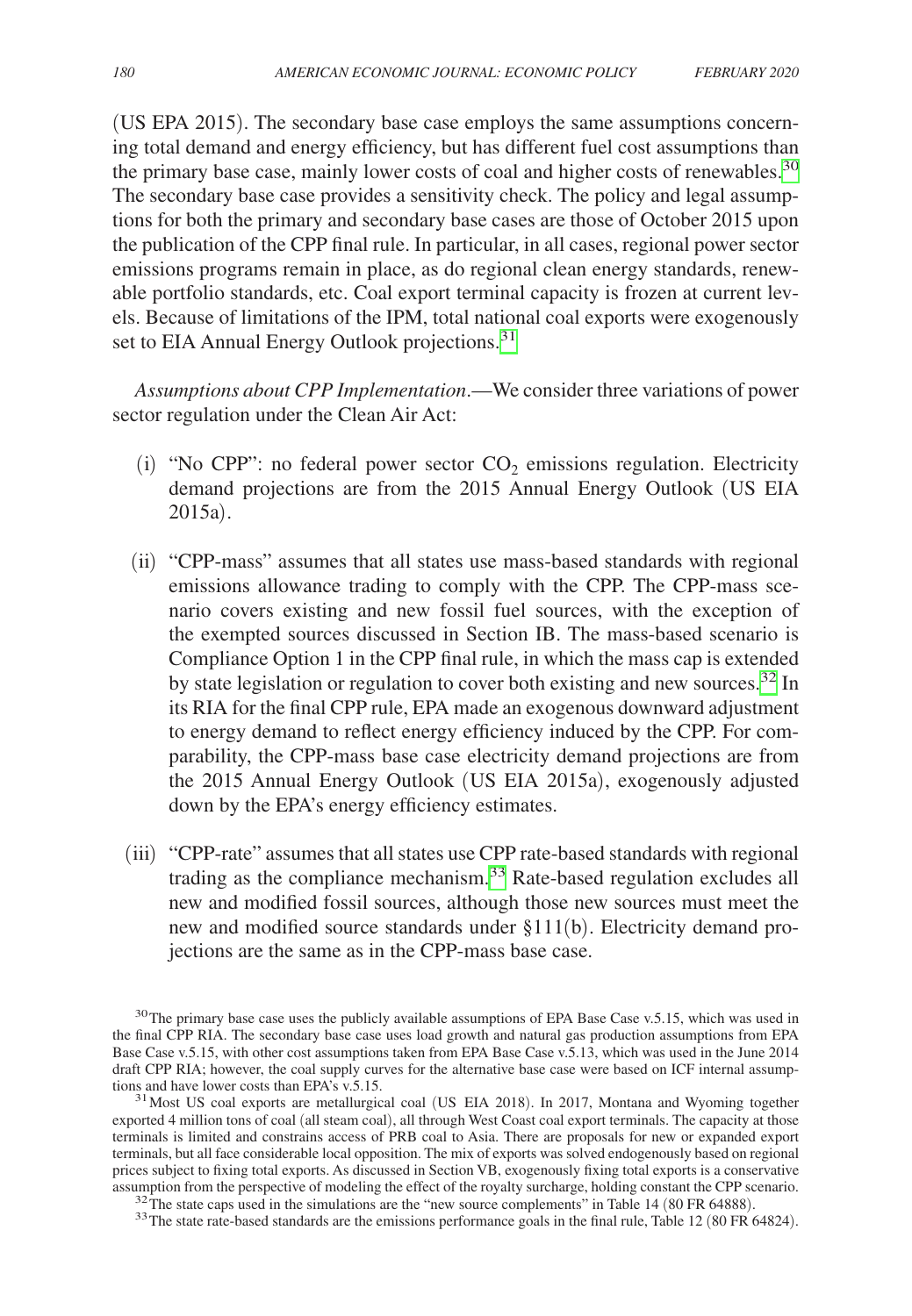The allowance trading regions are the six regions used in the EPA's RIA of the CPP proposed rule.<sup>[34](#page-14-0)</sup>

### C. *Policy Scenarios*

The policy scenarios incorporate royalty surcharges assessed at the mine in dollars per short ton of coal. The results presented here calibrate the royalty surcharges to 20 percent, 50 percent, and 100 percent of the US government's central estimate of the SCC[.35](#page-14-1) The effect of each of these policy scenarios was assessed separately against the primary and secondary base cases. These surcharges are assessed on top of the existing ad valorem federal royalty rate of 12.5 percent.

The surcharge was incorporated into the IPM by modifying the mine-level supply curves. For a mine that produces solely federal coal, this modification entails shifting the supply curve up by the per-ton surcharge. For mines that have both federal and nonfederal coal, the surcharge was computed using current practice for assessing federal royalties, that is, for the logical mining unit in proportion to its fraction of coal resources.<sup>36</sup> State and private royalty rates are modeled as remaining unchanged if federal royalties are increased to incorporate a royalty surcharge. The adjusted mine-level engineering supply curves were aggregated in the IPM coal supply module to regional supply curves.

Royalties can only be changed when leases come up for renewal or for new leases. It was infeasible to incorporate mine-level renewal decisions within the IPM, so instead we modeled this restriction as phasing in the royalty surcharge linearly for all leases, ramping up over a ten-year period from 2016 to 2026. As seen in Figure 2, this linear schedule approximates the actual lease expiration date distribution. The values of the royalty surcharge on federal coal, adjusted for the ten-year phase-in and computed for typical PRB subbituminous coal, are given in [Table 2.](#page-15-0) This schedule in Table 2 was adjusted at the mine level to reflect the fraction of coal in each logical mining unit, at each step in the mine supply curve. Because the SCC schedule varies over time and the surcharge is ramped up over ten years, the regional

<span id="page-14-1"></span><sup>35</sup>The SCC is the monetized present value of damages from emission of an additional metric ton of CO<sub>2</sub>. The US government estimate of the SCC used here is the November 2013 update (US IWG on Social Cost of Carbon 2013). There is significant variation in estimates of the SCC around this central estimate, which is constructed by averaging estimates of the SCC from three different integrated assessment models using five reference scenarios and a discount rate of 3 percent. Alternative discount rates and summary statistics presented in US IWG on Social Cost of Carbon (2016) range from under one-third to over five times the central estimate during the time period we study.

<span id="page-14-2"></span><sup>36</sup>We consulted industry experts as to whether a large royalty surcharge would incentivize mining only the state and private inholdings and were advised that even at high royalty rates this would not be economically feasible given the large fixed cost of dragline mining and the relatively small size of each inholding. Furthermore, Haggerty, Lawson, and Pearcy (2015) reports that states in which mineral rights ownership is predominately federal—including Colorado, Montana, and Wyoming, which comprise 90 percent of coal mined on federal and Indian lands—usually adopt federal rules and royalty policies on state land. Even if this practice were to change in response to the royalty surcharge, as our modeling approach assumes in order to be conservative, there is limited potential for substitution from federal to nonfederal coal within a mine or even within a state or basin: in the four Western states that comprise 94 percent of all coal mined on federal and Indian lands, 82 percent of all production occurs on those federal and Indian lands (calculated using numbers in Table 1).

<span id="page-14-0"></span><sup>&</sup>lt;sup>34</sup>The six regions are: West (WECC), North Central (MRO), South Central (SPP + ERCOT), Southeast (SERC + FL), East Central (RFC), and Northeast (NPCC). These regions are state-level aggregates constructed to encompass the NERC interconnection regions in parentheses. See US EPA (2014), Figure 3-3 for which state is in which region.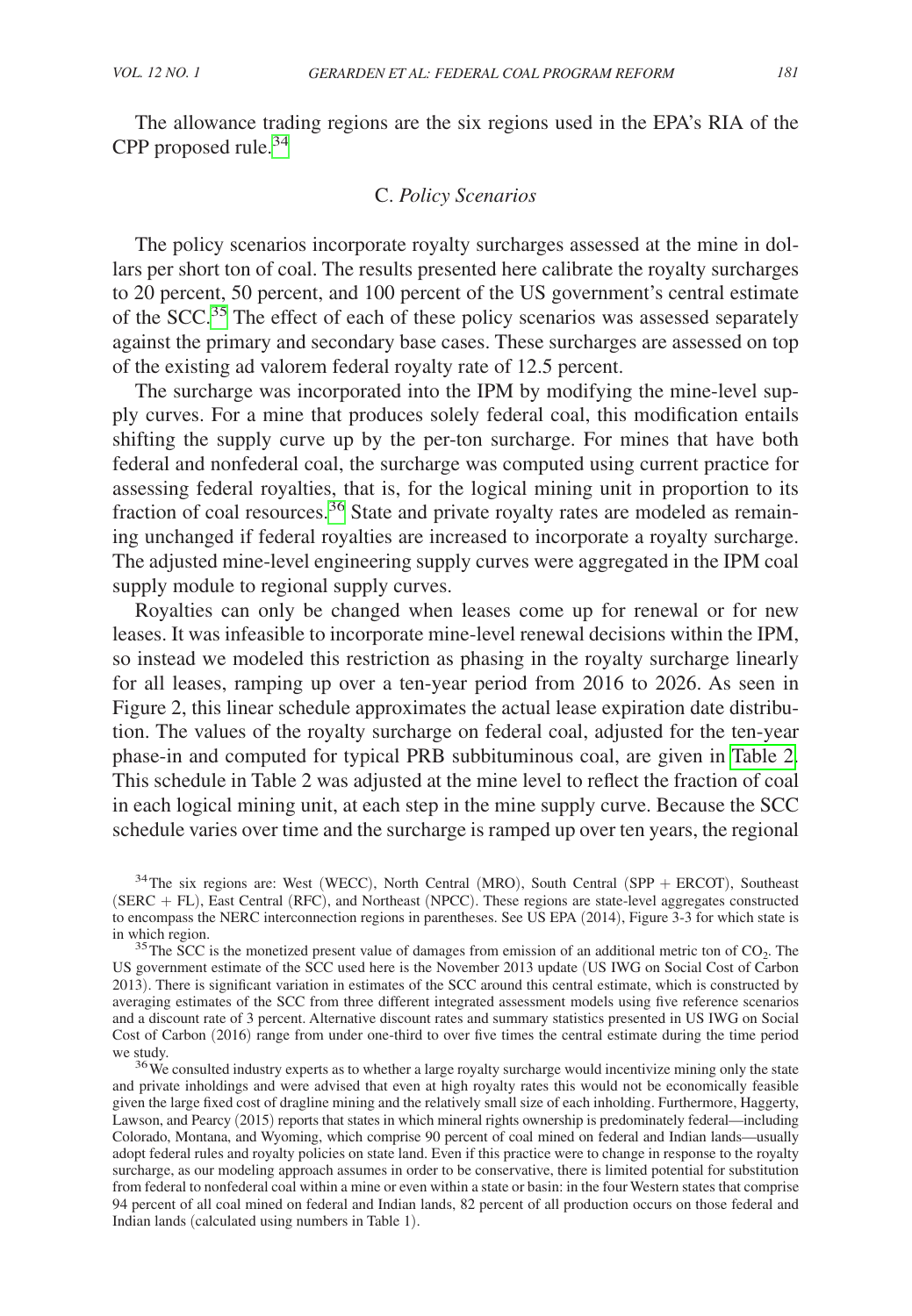<span id="page-15-0"></span>

| Year | 20% SCC | 50% SCC | 100% SCC |
|------|---------|---------|----------|
| 2016 | \$1.47  | \$3.68  | \$7.37   |
| 2018 | \$4.65  | \$11.63 | \$23.27  |
| 2020 | \$8.34  | \$20.84 | \$41.68  |
| 2025 | \$18.22 | \$45.56 | \$91.12  |
| 2030 | \$20.16 | \$50.41 | \$100.82 |

Table 2—Simulated Phased-In Royalty Surcharges for Federal Coal Indexed to SCC with 10-Year Linear Phase-In (US 2012 dollars)

*Notes:* Computed for subbituminous coal (heat content 9,130 Btu/lb). The SCC is the 2013 US government estimate (IWG on SCC 2016).

supply curves are actually a sequence of supply curves over time that incorporate the time-varying royalty surcharge.

We also consider two policy cases that provide quantitative limits on coal production. The first, "No New Permits or Renewals," models making the moratorium on federal coal leasing permanent. The second, "50 percent Cap," constrains total PRB production to be 50 percent its level in 2013. Both quantity restriction policies are phased in over 20 years.<sup>37</sup>

Following the EPA's CPP RIA, electricity demand is exogenous and fixed across all policy cases to match the respective base case. These demand levels were set by EPA outside the IPM using additional modeling and judgement about energy efficiency improvements under the CPP. In general, this implies that changes due to the royalty surcharge can be compared to the corresponding CPP case without a surcharge, but results are not necessarily comparable across CPP base cases because of different demand and energy efficiency assumptions.

#### **IV. IPM Results**

This section summarizes the IPM results on wholesale electricity and tradable permit prices, fuel substitution, total emissions, abatement costs, and royalties. We focus on results for 2030 because it is the full compliance deadline for the CPP and the modeled royalty surcharge would be fully phased in. Prices and costs are in 2012 dollars.

# *A. Electricity and Allowance Prices*

Generation-weighted national average wholesale electricity prices in 2030 are shown in [Figure 4](#page-16-0) as a function of the royalty surcharge for the three CPP implementation cases. In this and subsequent figures, the horizontal axis is the royalty surcharge

<span id="page-15-1"></span><sup>&</sup>lt;sup>37</sup> For the "No New Permits or Renewals" scenario, it was assumed that commingled mines would cease production as it would not be economically or technically feasible to extract only nonfederal coal. The "50 percent Cap" scenario could be implemented by administrative means or by a market mechanism (tradable extraction permits), but we do not model those details.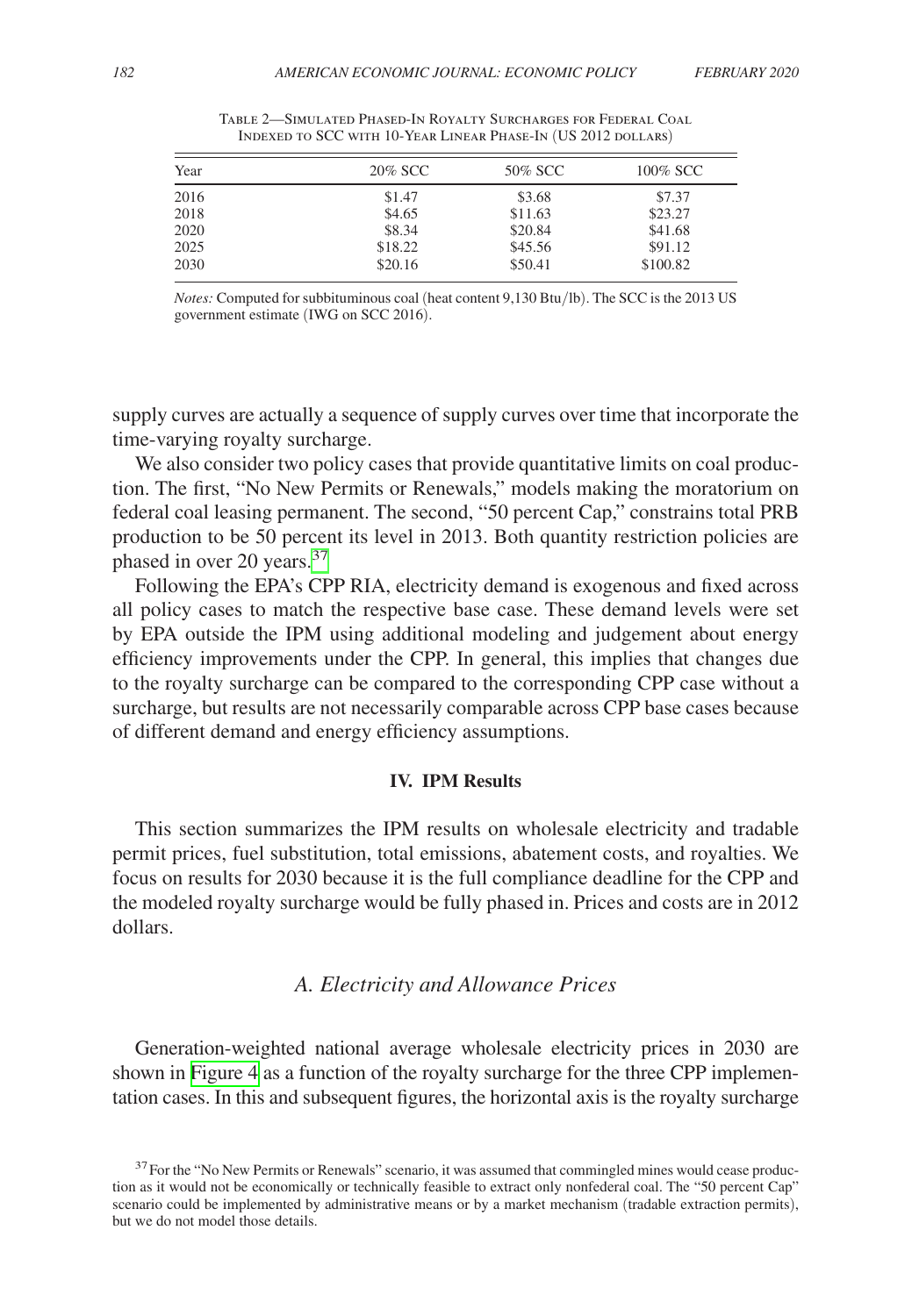<span id="page-16-0"></span>

Figure 4. Wholesale Electricity Prices in 2030 (National Average): Effect of Federal Coal Royalty Increase under Various Clean Power Plan Implementations

*Notes:* The lines present the average wholesale price of electricity in 2030 under the no CPP, mass-based CPP, and rate-based CPP case, in 2012 dollars. The horizontal axis is the dollar value of the relevant percent of the SCC in 2016, in 2012 dollars.

*Source:* Based on IPM simulations by ICF

for a new lease issued in 2016 (in 2012 dollars/short ton).<sup>[38](#page-16-1)</sup> [Figure 5](#page-17-0) plots tradable allowance prices for the regions in which they are nonzero: south central, east central, the Southeast, and north central regions.<sup>39</sup> Values of these prices are given in [Table 3](#page-17-0).

In the no-CPP case, a royalty surcharge increases fuel prices and consequently increases wholesale electricity prices. Wholesale electricity prices rise by 7 percent under the no-CPP/100 percent SCC case relative to the no-CPP/no-surcharge case. Note that this increase would be less, were electricity demand endogenous.

In the mass-based CPP case, including a royalty surcharge results in a decline in wholesale power prices and tradable allowance prices. This finding in IPM accords with the static model.[40](#page-16-3) The amount of the decline in the permit price varies regionally under the regional trading regime, depending on the amount of federal

<span id="page-16-1"></span><sup>&</sup>lt;sup>38</sup>As discussed in Section III, turnover of new leases subject to the royalty surcharge is modeled as ramping in linearly over 10 years and increasing according to the SCC schedule.

<span id="page-16-2"></span><sup>&</sup>lt;sup>39</sup> Allowance prices for the Northeast are zero in all cases with the CPP. In the West, allowance prices are less than \$5 under the mass-based CPP, and zero under the rate-based CPP, with no royalty surcharge, and they are zero in all CPP cases with positive royalty surcharges.

<span id="page-16-3"></span><sup>&</sup>lt;sup>40</sup>The strong form of the comparative static for electricity prices we derive in online Appendix A—that the price of electricity is strictly (not weakly) decreasing in the royalty surcharge—holds even with perfectly inelastic electricity demand, provided that the supply curve of other sources of electricity generation is strictly upward sloping. This can be seen graphically in Figure 3, panel C by thinking of the downward sloping demand curve as not market demand but instead residual demand for electricity from natural gas and federal coal, after accounting for the supply of unregulated sources (renewables and unregulated fossil fuel generators).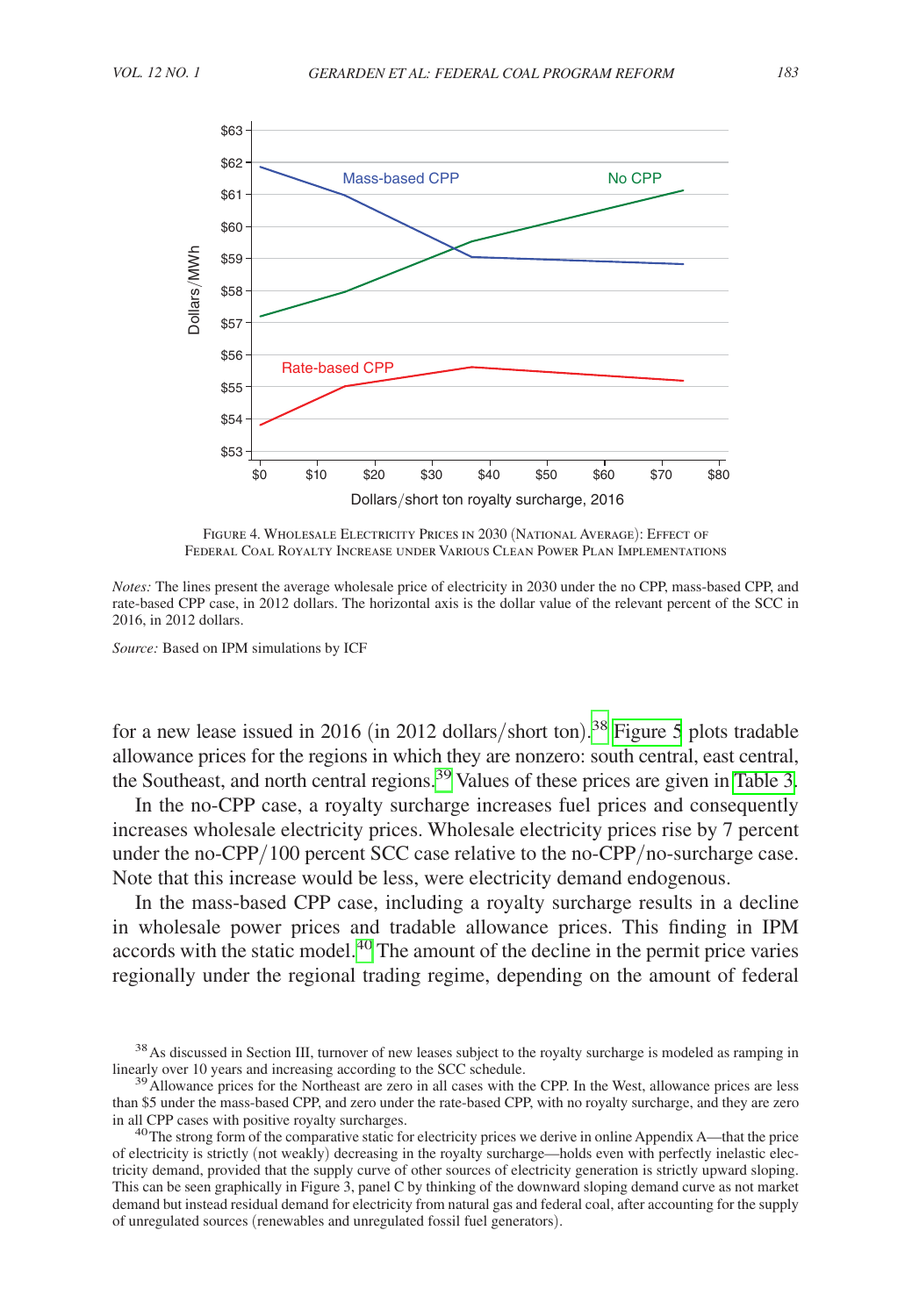<span id="page-17-0"></span>

Figure 5. Tradable Allowance Prices in 2030: Effect of Federal Coal Royalty Increase under Various Clean Power Plan Implementations

*Notes:*  $EC =$  East Central,  $NC =$  North Central,  $SC =$  South Central,  $SE =$  Southeast. The lines present the prices of tradable allowances in 2030 by trading region under the no CPP, mass-based CPP, and rate-based CPP case, all in 2012 dollars. Prices for the Northeast in 2030 are zero in all cases, and in the West are less than \$5, and are not shown. The horizontal axis is the dollar value of the relevant percent of the SCC in 2016, in 2012 dollars.

*Source:* Based on IPM simulations by ICF

|                              | Electricity      | $CO2$ , allowance prices (dollars/MT $CO2$ ) |                  |           |                  |           |          |  |  |
|------------------------------|------------------|----------------------------------------------|------------------|-----------|------------------|-----------|----------|--|--|
| Case                         | price<br>(S/MWh) | East<br>Central                              | North<br>Central | Northeast | South<br>Central | Southeast | West     |  |  |
| No CPP, no royalty surcharge | 57.20            |                                              |                  |           |                  |           |          |  |  |
| No CPP, 20% SCC              | 57.96            |                                              |                  |           |                  |           |          |  |  |
| No CPP, 50% SCC              | 59.53            |                                              |                  |           |                  |           |          |  |  |
| No CPP, 100% SCC             | 61.12            |                                              |                  |           |                  |           |          |  |  |
| CPP mass case, no surcharge  | 61.86            | 15.56                                        | 17.92            | $\Omega$  | 23.48            | 14.77     | 4.27     |  |  |
| CPP mass case with 20% SCC   | 60.97            | 14.07                                        | 11.38            | 0         | 18.19            | 11.38     | $\Omega$ |  |  |
| CPP mass case with 50% SCC   | 59.05            | 8.94                                         | 2.19             | 0         | 6.84             | 8.29      | $\Omega$ |  |  |
| CPP mass case with 100% SCC  | 58.83            | 8.04                                         | $\Omega$         | 0         | 0.27             | 7.18      | $\Omega$ |  |  |
| CPP rate case, no surcharge  | 53.81            | 21.43                                        | 21.43            | $\Omega$  | 21.58            | 21.75     | $\Omega$ |  |  |
| CPP rate case with 20% SCC   | 55.02            | 15.64                                        | 15.64            | $\Omega$  | 15.75            | 15.87     | $\Omega$ |  |  |
| CPP rate case with 50% SCC   | 55.62            | 6.67                                         | 6.67             | 0         | 6.71             | 6.77      | $\Omega$ |  |  |
| CPP rate case with 100% SCC  | 55.19            | $\Omega$                                     | $\Omega$         | $\Omega$  | $\Omega$         | $\Omega$  | $\Omega$ |  |  |

Table 3—IPM Results: Electricity and Allowance Prices

*Note:* Prices are 2012 dollars and are generation-weighted averages.

*Source:* IPM simulations by ICF and authors' calculations

coal used. In the Northeast and the West regions, for all values of the royalty surcharge, the tradable allowance price is zero, so the binding policy in those regions is the surcharge, not the CPP.

In the rate-based CPP case, a royalty surcharge increases the electricity price, as expected, although there is a slight drop in the wholesale price at the highest value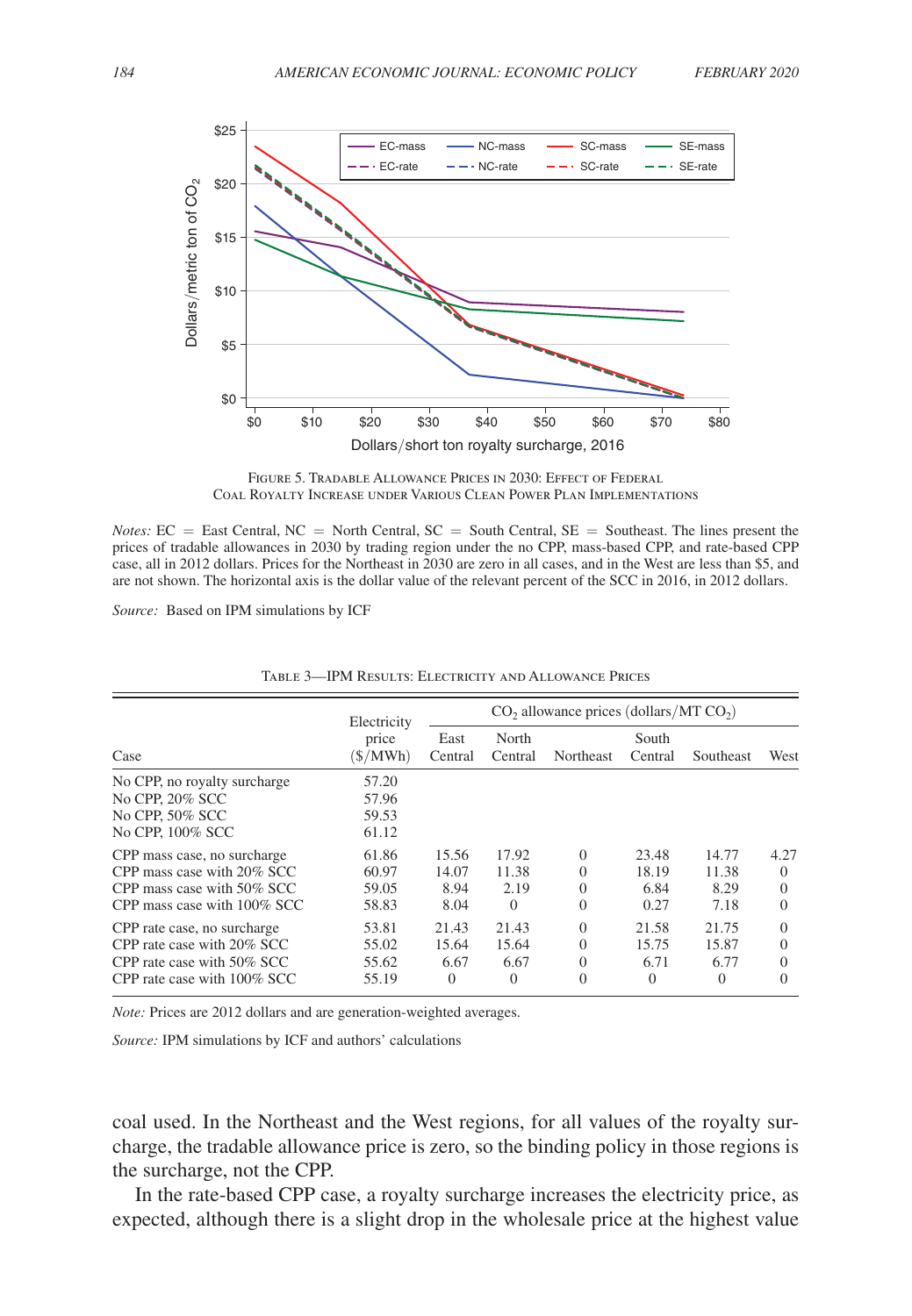

FIGURE 6. NATIONAL  $CO_2$  EMISSIONS FROM THE POWER SECTOR IN 2030: EFFECT OF Federal Coal Royalty Increase under Various Clean Power Plan Implementations

*Notes:* The lines present power sector emissions in 2030 under the no CPP, mass-based CPP, and rate-based CPP case. The horizontal axis is the dollar value of the relevant percent of the SCC in 2016, in 2012 dollars.

*Source:* Based on IPM simulations by ICF

of the royalty surcharge. With a 100 percent SCC surcharge, the surcharge, not the CPP, is the binding policy in all regions.

## B. *Emissions Reductions*

Power sector  $CO<sub>2</sub>$  emissions are shown in Figure 6 and tabulated in [Table 4](#page-19-0) (the final columns of Table 4, abatement costs, are discussed in Section IVE). In all CPP cases, the royalty surcharge lowers  $2030 \text{ CO}_2$  emissions. In the no-CPP scenario, the emissions reductions are large. Absent the CPP, the 100 percent SCC royalty surcharge on federal coal results in a 260 million metric ton (MMT) emissions reduction in 2030. This decline in emissions is 73 percent of the estimated 358 MMT reduction under the mass-based CPP (with no surcharge), relative to the no-CPP, no-surcharge base case.

Emissions also fall when a royalty surcharge is introduced under the mass-based CPP implementation, but the decline is much smaller than without downstream regulation. There are two reasons for these emissions reductions. First, as just discussed, the mass-based CPP is nonbinding in the Northeast, becomes nonbinding in the West with a 20 percent SCC surcharge, and becomes nonbinding in the north central with a 100 percent SCC surcharge. In those regions, the royalty surcharge is binding and spurs fuel switching, thereby reducing emissions just as if there were no downstream policy in place.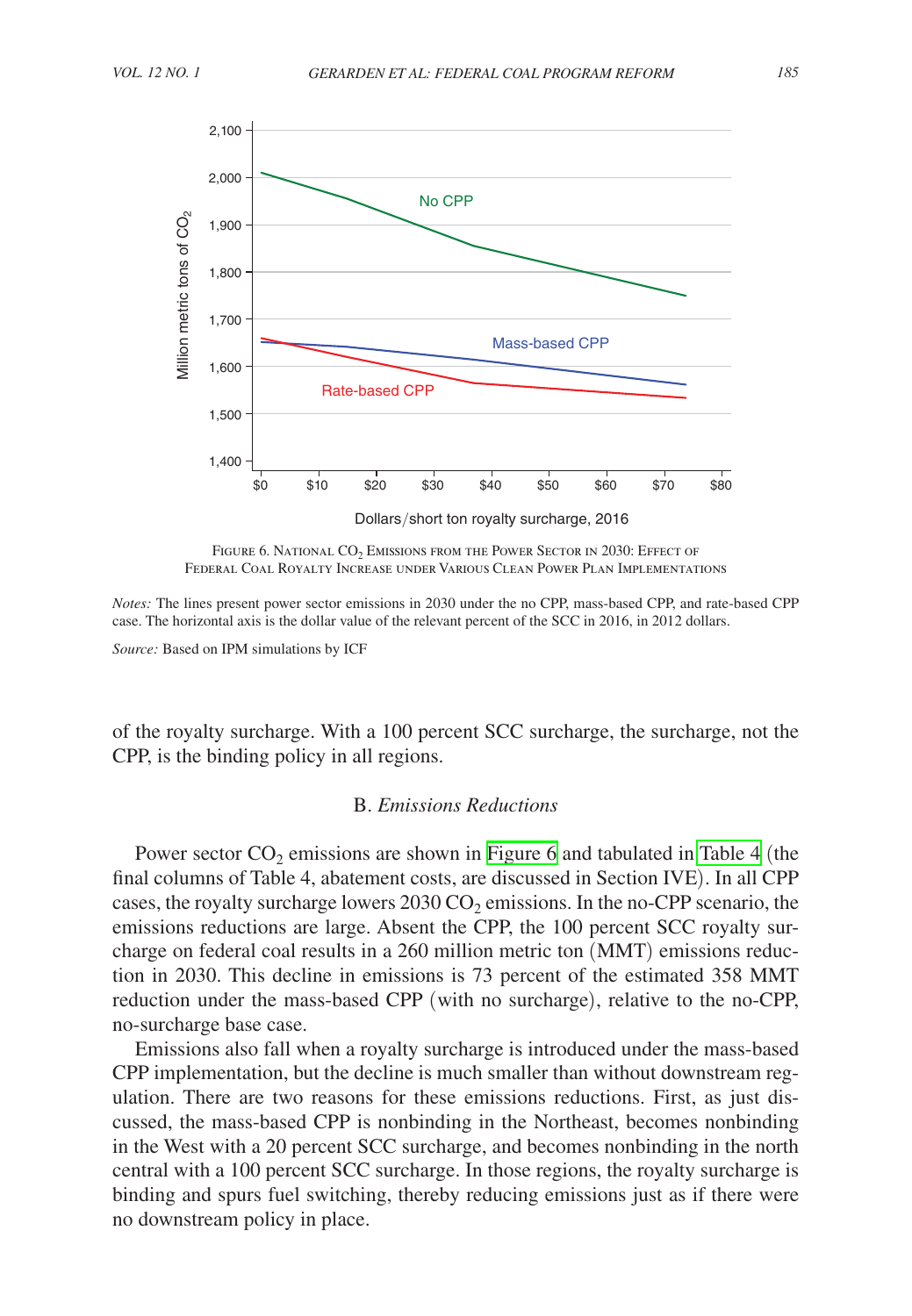<span id="page-19-0"></span>

|                                                                                                                        | CO <sub>2</sub><br>emissions in  |                                      | Emissions in 2030<br>relative to no<br>$CPP/no$ surcharge case | Cost per ton CO <sub>2</sub> avoided, relative<br>to no-surcharge case within CPP<br>implementation $(US\$(2012)/MT)$ |                        |  |
|------------------------------------------------------------------------------------------------------------------------|----------------------------------|--------------------------------------|----------------------------------------------------------------|-----------------------------------------------------------------------------------------------------------------------|------------------------|--|
|                                                                                                                        | 2030 (MMT)                       | <b>MMT</b>                           | Percent                                                        | 2025                                                                                                                  | 2030                   |  |
| No CPP, no royalty surcharge<br>No CPP, 20% SCC<br>No CPP, 50% SCC<br>No CPP, 100% SCC                                 | 2,010<br>1,956<br>1,855<br>1,750 | $-54$<br>$-155$<br>$-260$            | $-2.7%$<br>$-7.7\%$<br>$-13.0\%$                               | \$31<br>\$58<br>\$56                                                                                                  | \$39<br>\$60<br>\$63   |  |
| CPP mass case, no surcharge<br>CPP mass case with 20% SCC<br>CPP mass case with 50% SCC<br>CPP mass case with 100% SCC | 1,652<br>1,642<br>1,615<br>1,562 | $-358$<br>$-368$<br>$-395$<br>$-448$ | $-17.8%$<br>$-18.3%$<br>$-19.7%$<br>$-22.3%$                   | \$67<br>\$104<br>\$90                                                                                                 | \$126<br>\$104<br>\$85 |  |
| CPP rate case, no surcharge<br>CPP rate case with 20% SCC<br>CPP rate case with 50% SCC<br>CPP rate case with 100% SCC | 1,660<br>1,621<br>1,565<br>1,534 | $-350$<br>$-389$<br>$-445$<br>$-476$ | $-17.4%$<br>$-19.4%$<br>$-22.1%$<br>$-23.7%$                   | \$33<br>\$56<br>\$64                                                                                                  | \$24<br>\$49<br>\$55   |  |
| Memo: SCC (US 2012 dollars)                                                                                            |                                  |                                      |                                                                | \$51                                                                                                                  | \$57                   |  |

Table 4—IPM Results: Emissions and Abatement Costs of Royalty Surcharge

*Notes:* Abatement cost is the increase in the total cost of power production, net of the federal royalty, relative to the zero-surcharge CPP case, as a ratio to emissions reductions. Prices are 2012 dollars. The SCC values in the memo line are the values for emissions in 2025 and 2030 in US 2012 dollars.

*Source:* IPM simulations by ICF and authors' calculations

Second, in regions where the CPP binds, the royalty surcharge leads to a decline in the electricity price, so uncovered sources produce and emit less. Put another way, the royalty surcharge lowers the tradable permit price, making the covered natural gas sources (existing and new natural gas combined cycle generators) relatively more attractive than uncovered sources (simple-cycle natural gas generators) at a given electricity price. Thus, new builds and generation are shifted from uncovered sources to covered sources and are brought under the mass cap, leading total emissions to fall.

The incremental emissions reductions from the royalty surcharge are larger under the rate than the mass-based CPP. One reason for this is that, at the 100 percent SCC surcharge, the rate-based CPP is not binding in any region, so the national binding policy is the surcharge; in the mass-based case, the surcharge is the binding policy at 100 percent SCC in only three regions. Second, even when each state's emission rate is binding at the CPP standard, the change in relative prices induces shifts in production across states, both within permit trading regions and across regions: because the relative price of coal generation increases with the surcharge, generation shifts from coal-using states (with high CPP rate standards) to states with renewable and gas generation. This compositional shift toward lower rate states further reduces emissions. Third, even when the CPP is binding, the royalty surcharge slightly reduces total electricity generation, so emissions fall.<sup>41</sup> The second and third channels are not present under the mass-based CPP.

<span id="page-19-1"></span><sup>&</sup>lt;sup>41</sup> Although final electricity demand is constant, cross-region exports of coal-fired power declines, reducing transmission losses, and more hydropower is imported from Canada; the decline in generation reduces emissions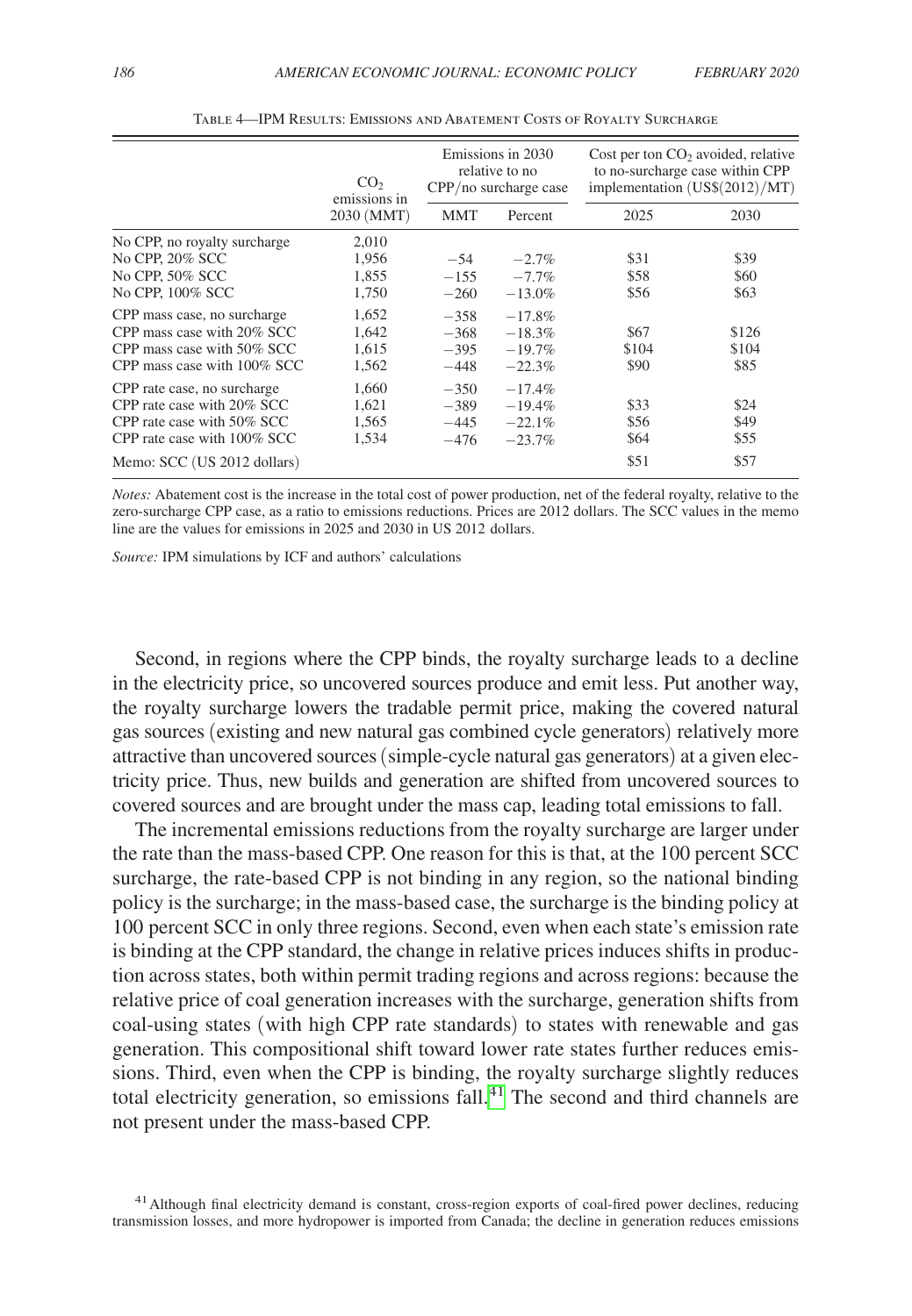

Figure 7. Cumulative Emissions Reductions: No CPP/Surcharge Cases and CPP/No Surcharge Cases Relative to the No CPP/No Surcharge Case

*Notes:* The lines present cumulative power emissions reductions by year, starting in 2016, relative to the no CPP/no surcharge baseline.

*Source:* Based on IPM simulations by ICF

Figure 7 plots cumulative emissions reductions over time for five policy combinations, relative to the business-as-usual baseline. According to these estimates, the emissions reductions from the royalty surcharge occur sooner than those from the CPP, so that cumulative emissions reductions by 2030 are greater under the 100 percent SCC royalty surcharge with no CPP than under either the mass- or rate-based CPP with no royalty surcharge. The reason for this acceleration of emissions reductions is in part that the phased-in royalty surcharge provides greater incentives for building new NGCC under the royalty surcharge/no-CPP scenario than under the mass- or rate-CPP/no royalty surcharge scenarios. The 20 percent and 50 percent SCC royalty surcharges lead to more modest, but still significant, cumulative emissions reductions.

#### C. *Coal Production by Region and Fuel Substitution*

[Figure 8](#page-21-0) plots the generation mix in 2030 as a function of the royalty surcharge; numerical values are given in [Table 5.](#page-21-0) This figure, along with tradable permit prices shown in Figure 5, illustrate the mechanism whereby the royalty surcharge

under a rate standard but not under a mass standard. This channel would be more important if total demand had been modeled as price sensitive.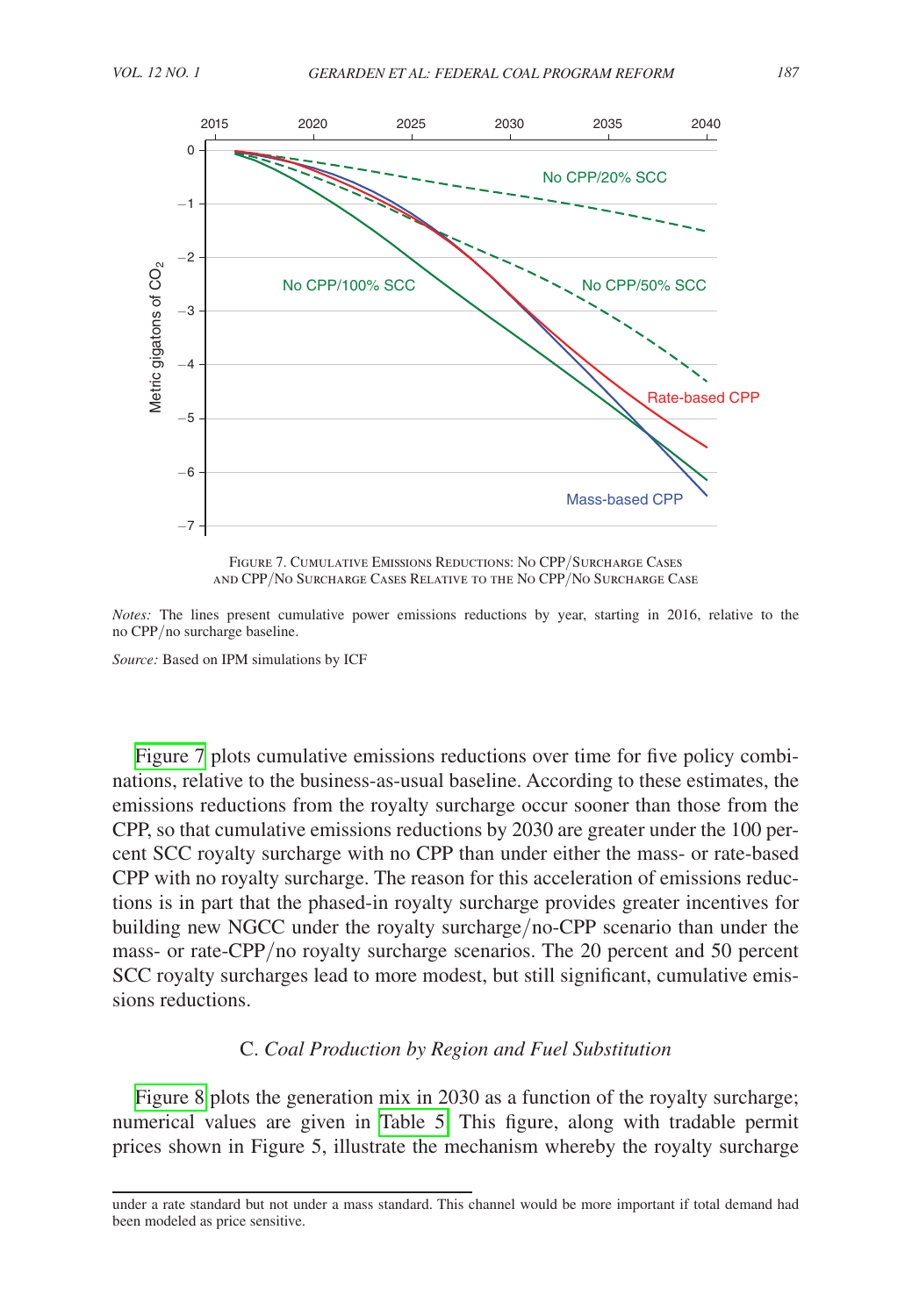<span id="page-21-0"></span>

Figure 8. Generation Mix in 2030: Effect of Federal Coal Royalty Increase under Various Clean Power Plan Implementations

*Note:* The lines present electricity generation by fuel source in 2030 under the no CPP, mass-based CPP, and rate-based CPP case. The horizontal axis is the dollar value of the relevant percent of the SCC in 2016, in 2012 dollars.

*Source:* Based on IPM simulations by ICF

|                                | Generation (TWh)<br>Solar |       | New gas     | PRB coal            | Change, PRB coal, relative<br>to no-surcharge case<br>within CPP implementation |                |           |
|--------------------------------|---------------------------|-------|-------------|---------------------|---------------------------------------------------------------------------------|----------------|-----------|
|                                | Coal                      | Gas   | and<br>wind | generation<br>(TWh) | production<br>(m short tons)                                                    | (m short tons) | (Percent) |
| No CPP, no royalty surcharge   | 1.453                     | 1,354 | 378         | 339                 | 318                                                                             |                |           |
| No CPP, 20% SCC                | 1.381                     | 1.411 | 382         | 388                 | 242                                                                             | $-76$          | $-24.0%$  |
| No CPP, 50% SCC                | 1.241                     | 1,538 | 389         | 500                 | 110                                                                             | $-208$         | $-65.4%$  |
| No CPP, 100% SCC               | 1.091                     | 1,682 | 394         | 642                 | 11                                                                              | $-308$         | $-96.7\%$ |
| CPP mass case, no surcharge    | 1.100                     | 1.321 | 410         | 255                 | 264                                                                             |                |           |
| CPP mass case with 20% SCC     | 1.085                     | 1.343 | 402         | 266                 | 172                                                                             | $-92$          | $-35.0%$  |
| CPP mass case with 50% SCC     | 1.038                     | 1.402 | 388         | 318                 | 71                                                                              | $-193$         | $-73.1%$  |
| CPP mass case with $100\%$ SCC | 958                       | 1.481 | 388         | 402                 | 9                                                                               | $-255$         | $-96.6%$  |
| CPP rate case, no surcharge    | 1,153                     | 1,206 | 460         | 113                 | 281                                                                             |                |           |
| CPP rate case with 20% SCC     | 1.102                     | 1.250 | 445         | 167                 | 173                                                                             | $-107$         | $-38.3%$  |
| CPP rate case with 50% SCC     | 1.028                     | 1.315 | 431         | 266                 | 63                                                                              | $-218$         | $-77.7%$  |
| CPP rate case with 100% SCC    | 984                       | 1.353 | 430         | 334                 | 9                                                                               | $-272$         | $-96.8%$  |

Table 5—IPM Results: Generation Mix and PRB Coal Production

*Notes:* Results are for 2030.

*Source:* IPM simulations by ICF and authors' calculations

reduces emissions. Regardless of the CPP case, the higher delivered price of coal shifts generation away from coal. In the CPP cases, the surcharge increases the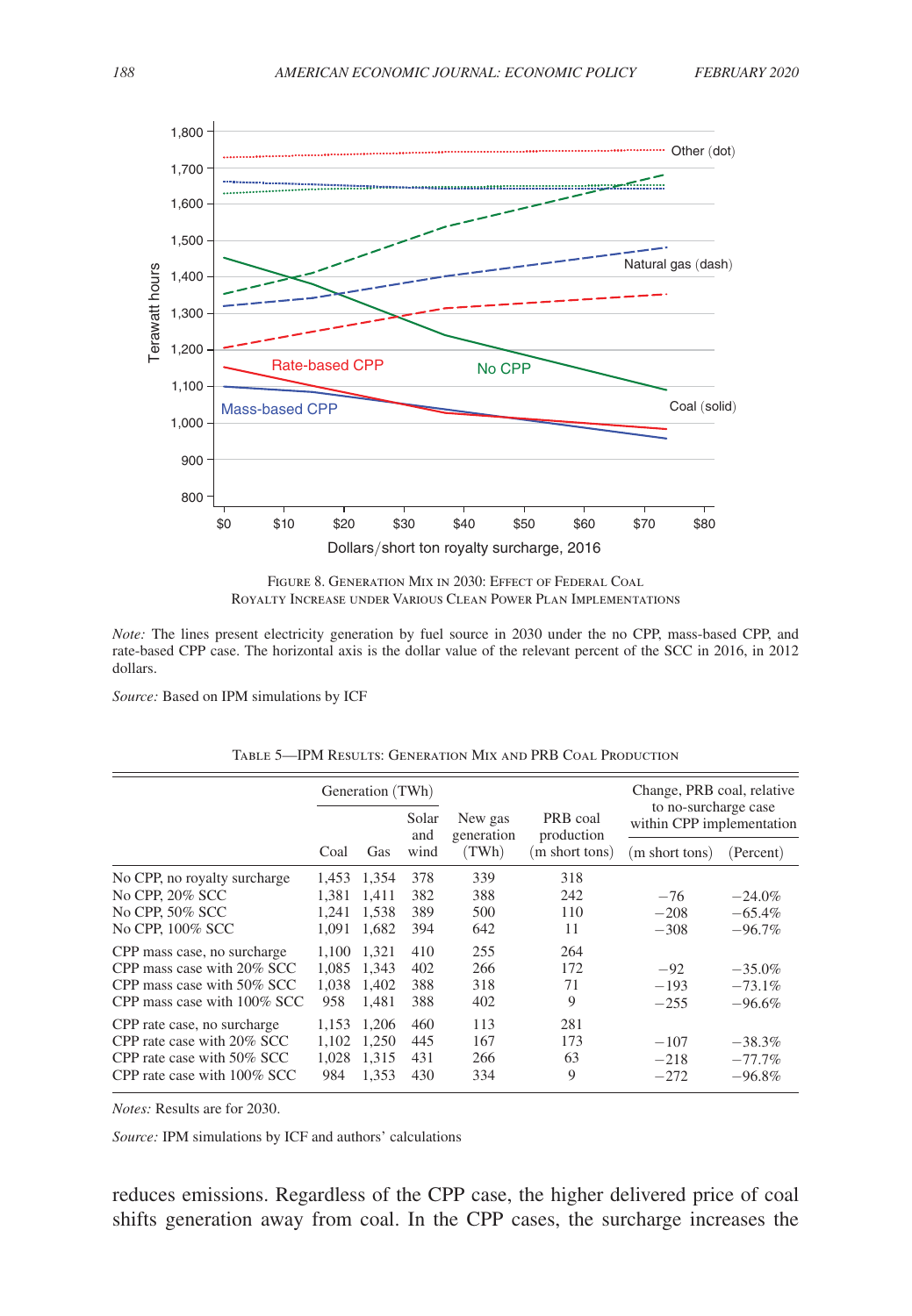effective carbon price on coal, but not on gas; moreover, as the surcharge increases, the tradable allowance price falls, making gas more attractive relative to both coal and renewables. Thus, in the CPP mass and rate cases, as the royalty surcharge increases, generation is shifted to gas, and solar and wind generation decreases as the allowance price falls.

A similar dynamic can be seen by comparing the no-CPP/100 percent surcharge case and the mass-based CPP/no surcharge case. In the no CPP/100 percent SCC surcharge case, the amount of coal generation is essentially the same as in the mass-based CPP/no surcharge case; however, emissions reductions are only 73 percent those of the mass-based CPP. The reason for the higher emissions, but same coal combustion, is that the surcharge only applies to coal, not gas, so in the no-CPP/100 percent SCC case there is more gas generation and less renewables than in the mass-based CPP/no surcharge case.

Under all CPP variants, coal production in the PRB falls as the royalty surcharge increases (Table 5). [Figure 9](#page-23-0) plots the degree of substitution of nonfederal for federal coal when a surcharge is introduced, computed as the ratio of the increase in nonfederal production to the decrease in federal production, relative to the same CPP policy without a royalty surcharge. For the 20 percent SCC surcharge, the average substitution rate is large: with no CPP, one ton of federal coal is replaced by 0.47 tons of nonfederal coal, while under the mass- and rate-based CPPs the replacement rate is 0.69 and 0.53, respectively. As the surcharge increases, this replacement rate declines. In the no-CPP case, the replacement ratio is 0.01 for a 100 percent SCC surcharge. The mechanism driving the decline in the replacement ratio is that a higher surcharge makes federal coal less attractive, driving up demand for, and thus the price of, nonfederal coal. But an increase in the price of both federal and nonfederal coal provides an additional incentive to use noncoal generation. Thus, the degree of substitution has a self-limiting feature: the higher price of nonfederal coal ultimately drives substitution to noncoal fuels.

#### D. *Royalties*

Total royalties increase substantially as the surcharge is phased in ([Figure 10](#page-23-0)).<sup>[42](#page-22-0)</sup> In the no-CPP case, the 20 percent SCC surcharge increases annual royalties in 2025 by \$3.7 billion. In the 20 percent SCC case, increases in royalty receipts in Wyoming, Montana, and Utah are sustained through 2050. Under current law, 48 percent of these royalties go to the states and the rest goes to US government general revenues. In the 100 percent SCC surcharge case, royalty receipts initially increase but as production falls to near zero, receipts eventually fall below what they would be in the no-surcharge case.

<span id="page-22-0"></span><sup>&</sup>lt;sup>42</sup>These royalty receipt calculations were computed under the secondary base case.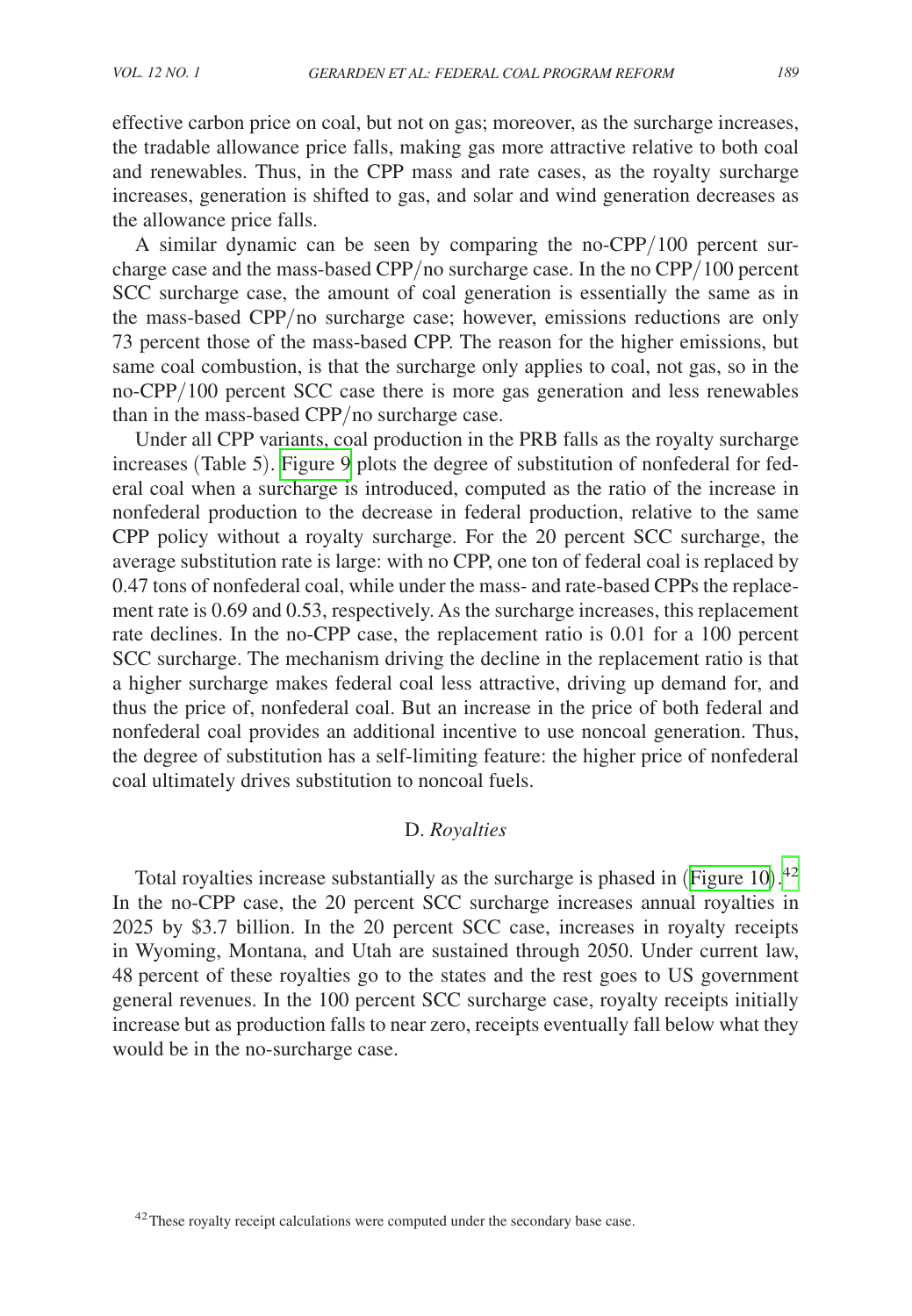<span id="page-23-0"></span>

Figure 9. Average Nonfederal-Federal Coal Substitution Ratio: Tons of Nonfederal Coal Increase per Ton Federal Coal Decrease in 2030

*Notes:* The lines plot the ratio,  $(\Delta$  nonfederal coal production)/ $(\Delta$  federal coal production) for the surcharge on the horizontal axis, where  $\Delta$  is the difference between production given the surcharge and production with zero surcharge in the same CPP case. The horizontal axis is the dollar value of the relevant percent of the SCC in 2016, in 2012 dollars.

*Source:* Based on IPM simulations by ICF



Figure 10. Federal Royalties and Coal Production on Federal Lands in Western States: No Downstream Regulation, with 20 Percent SCC Surcharge

*Notes:* Royalties are plotted in solid lines on the left scale. Production is plotted in dashed lines on the right scale. Royalties are federal ad valorem plus carbon surcharge.

*Source:* Based on IPM simulations by ICF and authors' calculations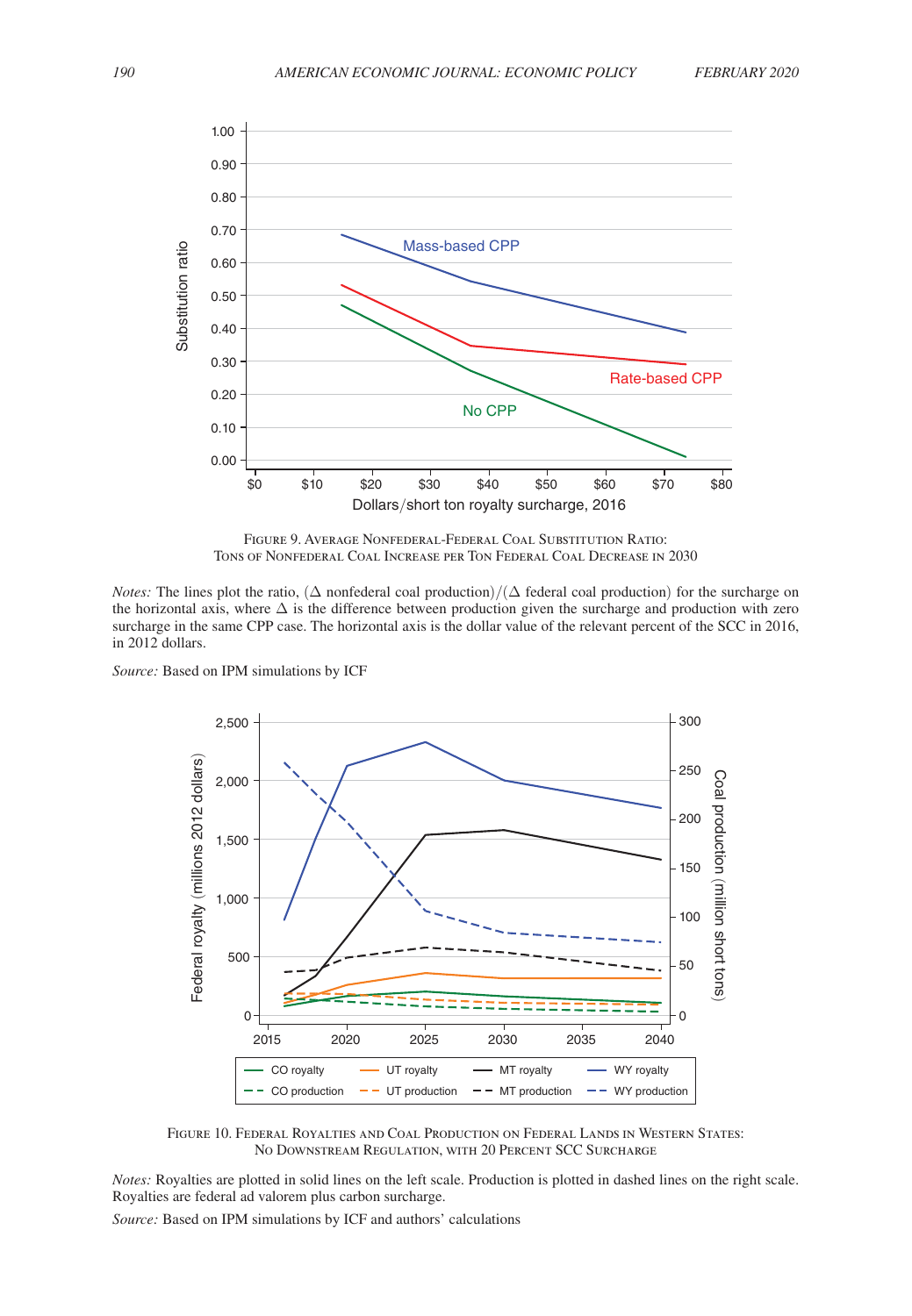## E. *Abatement Costs*

The final two columns of Table 4 reports an estimate of the average abatement costs in 2025 and 2030 arising from imposing a royalty surcharge. The total abatement cost is calculated as the increase in the cost to society to produce power for a given surcharge, relative to the same CPP case with no surcharge. We compute the cost to society of generating the power as the electricity generators' total production cost, minus coal royalty revenues. Total production cost is the sum of fuel costs, variable operating costs, fixed operating costs, and capital costs, all computed at the model plant level. The capital costs are computed based on the new construction and retrofits endogenously put in place in the dynamic optimization. The delivered price for fuel is the fuel cost, which is part of variable operating costs. Because the delivered price is gross of royalties, total production costs include coal royalties. Because coal royalties are a transfer within society, from ratepayers to taxpayers, we net out this transfer. The per-ton abatement cost is thus computed as the ratio of the electricity production cost increase, net of royalties, per ton of emissions decline, where changes are measured against the corresponding CPP base case.

First consider the abatement costs in 2030. For the no-CPP and the rate-based CPP, the abatement costs are substantially less than the SCC for the 20 percent SCC surcharges (\$39/MT in the no-CPP case and \$24/MT in the rate case) and are in the vicinity of the SCC for the 50 percent and 100 percent SCC surcharges.<sup>43</sup> For the mass-based case, the abatement costs are substantially higher, roughly twice the SCC. This reflects the smaller emissions reductions from the surcharge under the mass-based CPP than under the rate-based CPP, as discussed in Section IVB, while for both CPP variants the net production cost increases due to the surcharge are similar.

For the no-CPP and rate-based CPP cases, the average abatement cost increases as the stringency of the policy increases. We interpret this as indicating that relatively inexpensive substitutes for Western coal, such as gas, are available for small royalty surcharges, but at larger surcharges the marginal generation substitute is more expensive. This increasing marginal cost of substitutes drives an abatement cost that increases with stringency. In contrast, under the mass-based CPP, the average abatement cost decreases with stringency. For the smaller values of the surcharge, the CPP continues to bind in most regions, so emissions fall only modestly but costs go up. For larger values of the surcharge, the CPP ceases to bind and the surcharge is the binding policy. Accordingly, the absolute value of the (numerical) derivative of emissions with respect to the surcharge is increasing under the mass case, but is decreasing under the no-CPP and rate case.

A natural question is how a pure supply-side approach compares to a pure demand-side approach, specifically, how do the abatement costs for a 100 percent SCC royalty surcharge absent the CPP compare to abatement costs for the mass-based CPP, absent a royalty surcharge? Unfortunately, this comparison requires additional

<span id="page-24-0"></span><sup>&</sup>lt;sup>43</sup> Recall that the SCC schedule increases with the date of emissions. The abatement costs in 2025 (2030) should therefore be compared to the value of the SCC for emissions in 2025 (2030), which is \$51/metric ton (\$57/metric ton) in 2012 US dollars.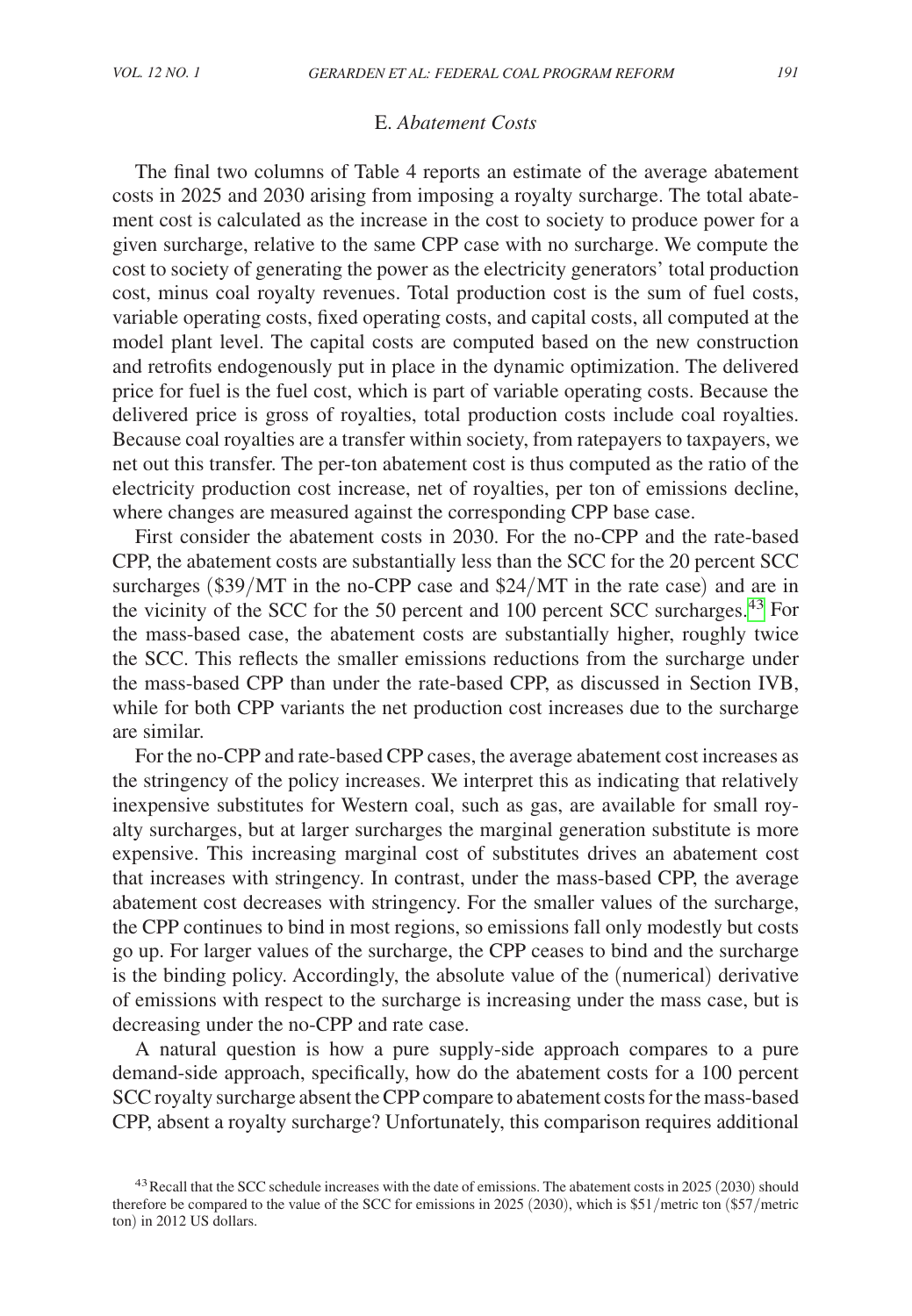assumptions beyond those embedded in the IPM due to the role of energy efficiency in the EPA's modeling of the CPP. Specifically, the no-CPP and CPP base cases have different total electricity demand because (as described in Section III) EPA modeled energy efficiency induced by the CPP outside of the IPM.<sup>44</sup> By incorporating EPA's energy efficiency assumption into the CPP base cases, EPA's policy case becomes our base case, but at the cost of being able to compare the CPP base cases to the no-CPP base case. Still, it is informative to compare EPA's estimates of the average abatement costs for the mass- and rate-based CPP in 2030, which are \$25/MT and \$15/MT, to the estimate for the 100 percent SCC royalty surcharge in the absence of the CPP, which is \$63/MT. The higher cost of the royalty-only approach is consistent with economic theory, as the royalty approach does not equalize marginal abatement costs across fuels, underscoring the benefits of using a broad-based policy to target environmental externalities. That said, these estimates are not strictly comparable because the CPP estimate incorporates benefits from energy efficiency, estimated outside the IPM, whereas our analysis of the coal royalty holds demand fixed and thus omits the ability to reduce costs through energy efficiency.

## F. *Quantity Limit Policy Scenarios*

We also consider policies in which federal coal leases were subject to tonnage production caps but no royalty surcharge. This analysis was conducted under the secondary base case. [Table 6](#page-26-0) compares the results for the two production cap cases to the 20 percent and 100 percent SCC royalty surcharge cases with no downstream regulation (first block of rows) and in the presence of the mass-based CPP (second block). The comparisons are for 2040 because of the longer ramp-in time used in the production limit scenarios. As can be seen in Table 6, the results for the no new leases case and the 100 percent SCC case yield similar long-run prices (wholesale electricity prices and tradable permit prices) and quantities (emissions, coal production, and generation mix); also, the results for the 50 percent production cap and the 20 percent SCC surcharge are similar. This is consistent with the results from the static model in online Appendix A that indicate that price and quantity regulation achieve similar results absent uncertainty. An important difference between the production cap and royalty surcharge policies is that the royalty surcharge generates substantial additional royalties, but the production cap does not.

## G. *Sensitivity Analysis*

The results for the royalty surcharge under the secondary base case are broadly similar to those under the primary base case, as summarized in Table B.1 in the online Appendix. Baseline emissions are higher in the secondary base case, so the reductions arising from the CPP (without upstream regulation) are larger than in the

<span id="page-25-0"></span><sup>&</sup>lt;sup>44</sup>The EPA estimated the level of energy efficiency improvements induced by the CPP and their cost, and then used the level to exogenously change demand in the IPM simulations and the associated cost to compute average abatement costs based on a combination of the IPM results and the separate energy efficiency analysis. We follow their approach to facilitate comparisons, as discussed in Section III.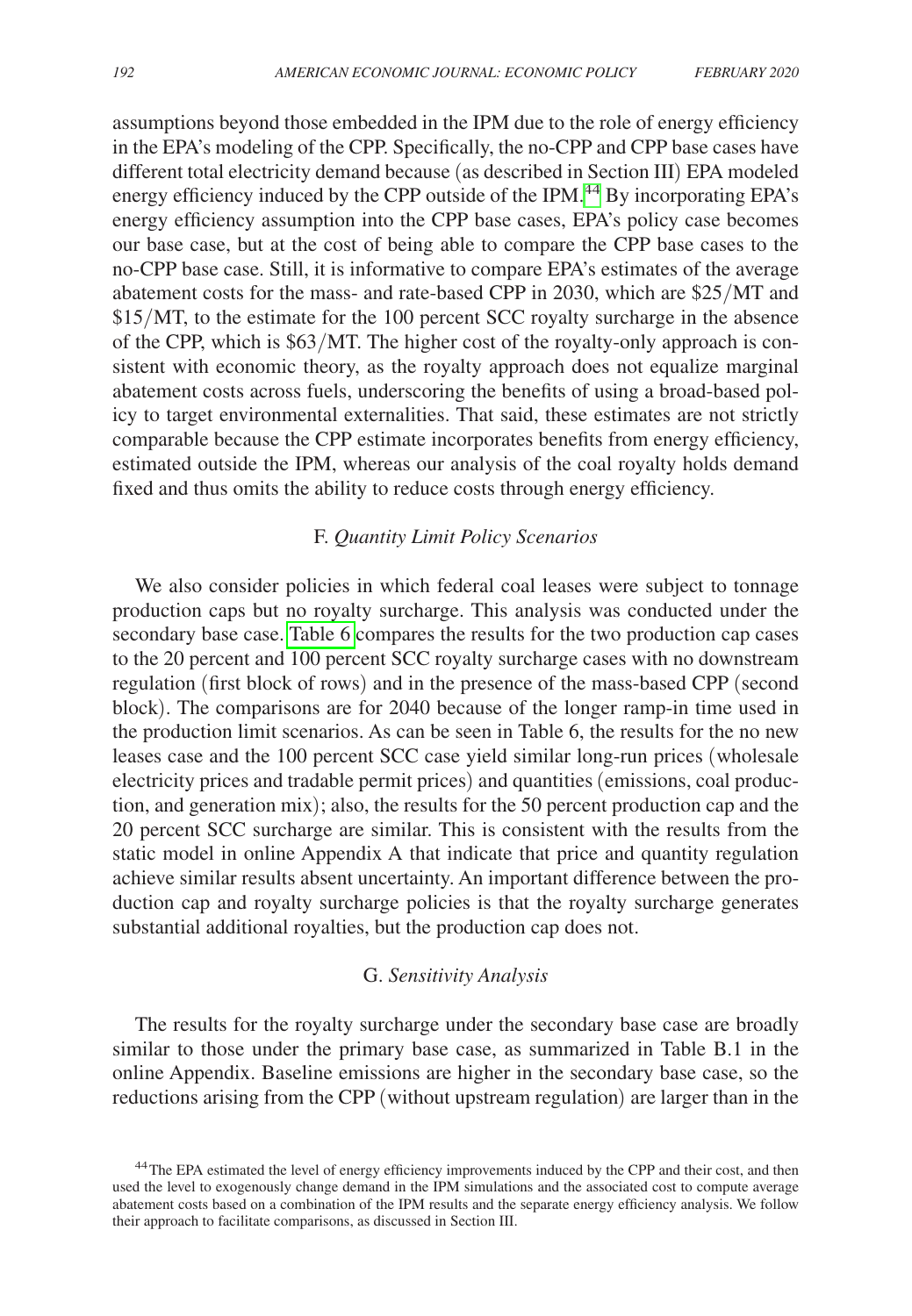<span id="page-26-0"></span>

|                                                         |              |                   | Royalty surcharge  |            | Tonnage production cap       |  |
|---------------------------------------------------------|--------------|-------------------|--------------------|------------|------------------------------|--|
|                                                         | No surcharge | 20%<br><b>SCC</b> | 100%<br><b>SCC</b> | $50\%$ cap | No new leases<br>or renewals |  |
| Panel A. No CPP                                         |              |                   |                    |            |                              |  |
| Emissions (MMT)                                         | 2,476        | 2,410             | 2,074              | 2,417      | 2,100                        |  |
| PRB production (MST)                                    | 439          | 335               | 20                 | 233        | 42                           |  |
| Total coal production (MST)                             | 1,244        | 1,177             | 878                | 1.184      | 895                          |  |
| Wholesale electricity price (\$/MWh)<br>Allowance price | \$56.27      | \$56.59           | \$59.32            | \$56.55    | \$59.85                      |  |
| North Central                                           |              |                   |                    |            |                              |  |
| South Central                                           |              |                   |                    |            |                              |  |
| Southeast                                               |              |                   |                    |            |                              |  |
| Generation (TWh)                                        |              |                   |                    |            |                              |  |
| $Solar + Wind$                                          | 323          | 325               | 356                | 323        | 342                          |  |
| New NGCC                                                | 942          | 1,021             | 1,485              | 1,015      | 1,449                        |  |
| Panel B. Mass-based CPP                                 |              |                   |                    |            |                              |  |
| Emissions (MMT)                                         | 1.672        | 1,653             | 1,622              | 1.665      | 1,631                        |  |
| PRB production (MST)                                    | 266          | 171               | 20                 | 232        | 42                           |  |
| Total coal production (MST)                             | 763          | 730               | 661                | 756        | 678                          |  |
| Wholesale electricity price (\$/MWh)                    | \$68.67      | \$67.97           | \$65.08            | \$68.42    | \$64.83                      |  |
| Allowance price                                         |              |                   |                    |            |                              |  |
| North Central                                           | \$29.42      | \$22.53           | \$9.03             | \$27.13    | \$7.81                       |  |
| South Central                                           | \$29.68      | \$22.07           | \$4.41             | \$27.39    | \$5.21                       |  |
| Southeast                                               | \$31.24      | \$31.09           | \$29.67            | \$30.88    | \$29.17                      |  |
| Generation (TWh)                                        |              |                   |                    |            |                              |  |
| $Solar + Wind$                                          | 466          | 433               | 373                | 456        | 393                          |  |
| New NGCC                                                | 1,184        | 1,280             | 1,472              | 1,215      | 1,400                        |  |

Table 6—IPM Results: Comparison of Royalty Surcharge and Quantity Limit Cases

*Notes:* All results are for 2040, computed under the secondary base case. The tonnage production caps assume a 20 year linear phase-in.

*Source:* IPM simulations by ICF

primary base case. Similarly, emissions reductions arising from upstream regulation (without the CPP) are larger in the secondary than primary case. In the presence of the CPP, the additional effect of the royalty surcharge on emissions and coal production is somewhat smaller under the secondary base case than under the primary base case. The mechanisms driving this are that in the secondary base case, the cost of coal including the surcharge is less than in the comparable primary base case so that there is somewhat less substitution away from federal coal; and the CPP tends to bind in more regions and under higher surcharges under the secondary base case relative to the primary base case.

#### H. *The CPP versus Generic Mass-Based Regulation*

The downstream emissions regulations considered here are modeled on the CPP. A natural question is which results hinge on specific features of the CPP, as compared to a more generic "textbook" regulation that is not subject to political constraints or constraints of the Clean Air Act. We focus on mass-based regulation because that is the standard cap-and-trade framework.

The main departures of the CPP (as modeled here) from a generic mass-based regulation are: the use of state-level caps, the exemption of small generators, and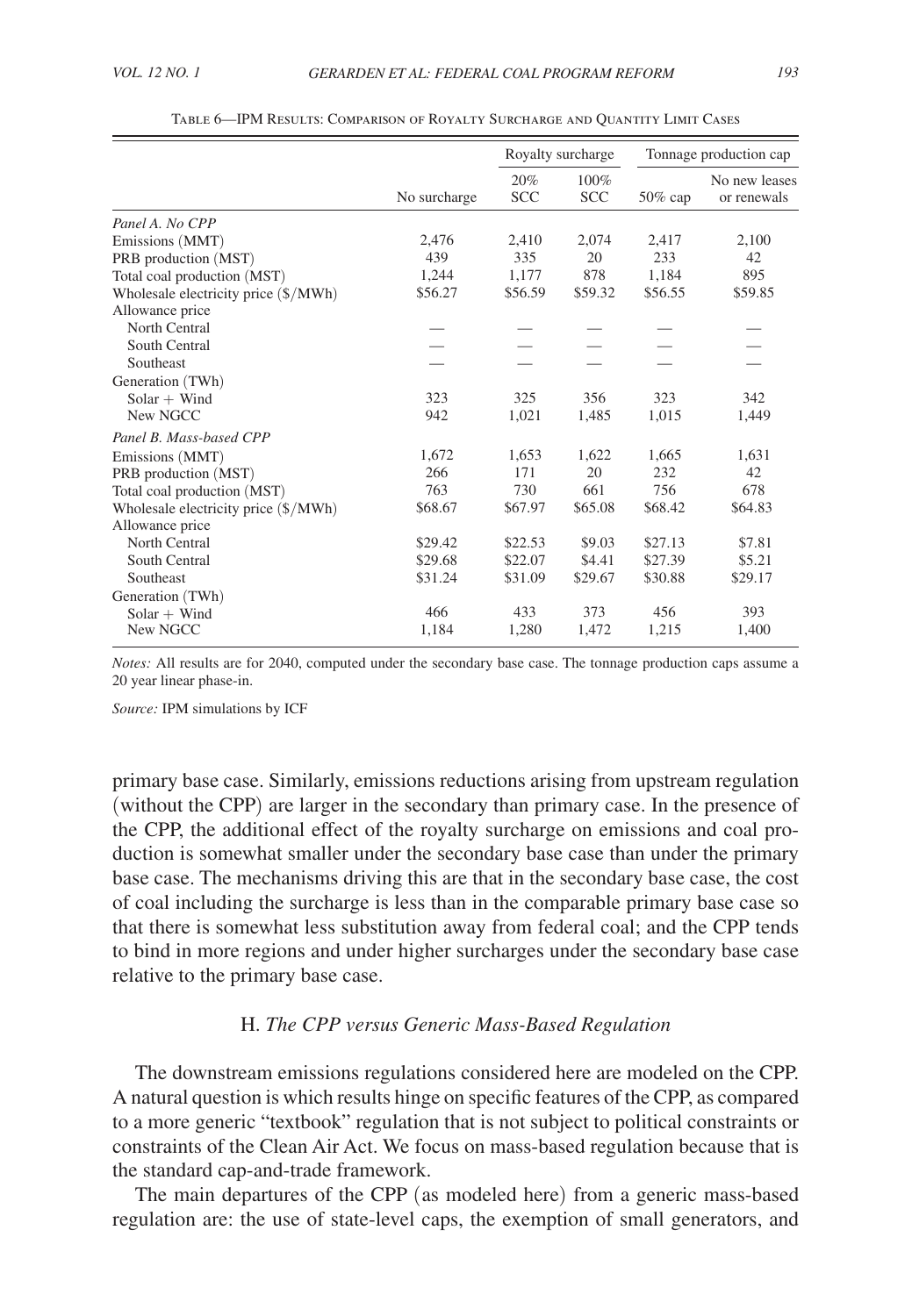regional rather than national allowance trading. Under the mass-based CPP, the royalty surcharge leads to emissions reductions even if the mass-based regulation is binding because it reduces leakage; however, under a binding generic national mass-based plan there would be no leakage and thus no emissions reductions from the royalty surcharge. National trading would alter the regional impact of the surcharge and of the regulation, so that either it is binding for all regions (nationally) or it is not. Other results, however, would be expected to apply to generic mass-based regulation: the royalty surcharge would reduce tradeable allowance prices, increase generating costs, encourage a shift to nonfederal coal (with only partial substitution) and to gas and renewables, and generate sizable additional royalties. If the royalty surcharge is sufficiently large and/or the generic mass-based caps are sufficiently high, then the royalty surcharge would be the binding policy and the IPM simulation results in the nonbinding cases would apply.<sup>45</sup>

#### **V. Discussion**

## A. *Caveats*

The quantitative estimates produced by the IPM deserve several caveats. First, the economic and policy assumptions are those in place in October 2015. There have been and will be departures of actual prices, demand, and policy from those modeled. For example, these assumptions do not include the five-year extension of the wind production tax credit and the solar investment tax credit passed at the end of 2015, and therefore arguably understate likely new wind and solar capacity in the 2016–2021 period, and thus likely overstate both baseline coal demand and baseline allowance prices. Some observers have suggested that those policy developments, along with declining wind and solar costs, would make the CPP nonbinding by 2030, in which case the effects of the royalty surcharge under the CPP would look more like the no-CPP results.

Second, the simulations fix total electricity demand to be that in the corresponding CPP base case, a decision made both for technical reasons within the IPM and to align comparability of this study and the EPA's Regulatory Impact Analysis of the CPP. In the cases of no downstream regulation, rate-based regulation, and mass-based regulation when the CPP is not binding, allowing for some demand elasticity would result in lower emissions, smaller electricity price increases, and lower abatement costs for each scenario relative to the results presented here. In the mass-based case, the electricity price would fall by less, demand would increase, and the reduction in emissions would be less than when demand is fixed.

Third, the study considered mass-based systems and rate-based systems, but not hybrid systems in which some states choose mass and others choose rate regulation. As discussed in Bushnell et al. (2015), leakage of downstream regulation can occur within rate systems when states with different rates standards either trade

<span id="page-27-0"></span><sup>&</sup>lt;sup>45</sup> Another difference between the CPP and generic regulation is that, under the actual CPP, states could choose between rate- and mass-based regulation, whereas a single approach would be used for generic national regulation; however, our simulations do not allow for that choice so this distinction is not relevant.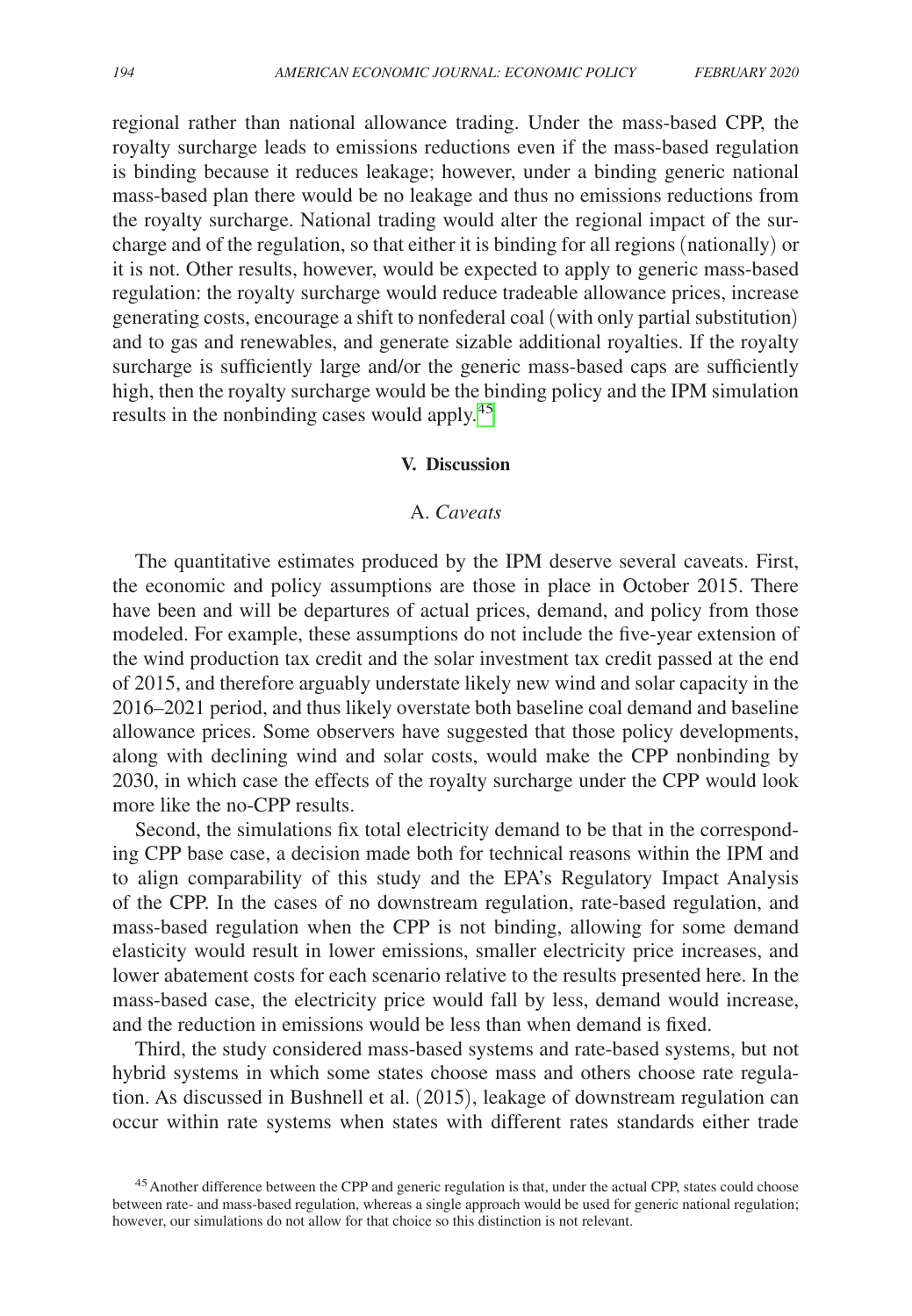allowances or are interconnected. That leakage is modeled in the IPM results, however additional leakage can occur in hybrid systems in which mass- and rate-based states are interconnected but do not trade. Whether the surcharge would mitigate or exacerbate this leakage of the downstream regulation depends on details of the generation fleet in the different states and the standards adopted, and more study of this issue is warranted.

## B. *Additional Considerations*

There are several relevant considerations that are not addressed in the static or IPM modeling. All these issues merit further study.

*Exports*.—As discussed in Section IIIB, the IPM simulations hold coal exports constant. Because downstream regulation would reduce the price of coal and make it more competitive internationally, this assumption misses a channel whereby steam coal exports would increase under the CPP, inducing leakage in the CPP/no surcharge base cases. While  $CO<sub>2</sub>$  emissions are a global problem, we do not include non-US emissions in any calculations in this paper because the IPM does not model endogenous changes in total coal exports. Conditional on the CPP case, however, the royalty surcharge would increase the price of both federal and nonfederal coal, thus reducing exports and providing upward pressure on international coal prices. Thus, the royalty surcharge would mitigate this source of leakage in the CPP.

*Stockpiling*.—The announcement of higher royalties upon lease renewal would provide an incentive for increased mining and stockpiling prior to expiration (the green paradox). This mechanism is not incorporated into the IPM, however practical considerations suggest that this effect might be limited. Once mined, PRB coal is subject to partial oxidation and spontaneous combustion, so that the coal heat rate is reduced by storage. This effect would serve to increase PRB usage during the phase-in of the surcharge, relative to the simulation results, but given physical limitations on stockpiling, we consider this mechanism unlikely to affect the results for 2030 that are the focus of Section IV.<sup>[46](#page-28-0)</sup>

*Leakage Through Bonus Bids and Royalty Evasion*.—In principle, a royalty surcharge could result in lower bonus bids. There are three reasons this is unlikely to undermine the effect of the surcharge. First, the royalty surcharge would increase the marginal cost of extraction from a given lease irrespective of the response of bonus bids to the surcharge because bonus bids are a fixed cost. Second, as discussed in Section I, bonus bids appear to be near the minimum set by the BLM. Finally, even if the BLM were to lower the minimum bonus bid to zero, this change would be swamped by the size of the surcharge: bonus bids are currently around \$1 per ton of recoverable coal, a small amount compared to the per-ton surcharges in Table 2. The inability of firms to lower bonus bids enough to offset the cost of the royalty

<span id="page-28-0"></span><sup>&</sup>lt;sup>46</sup>See Nalbandian (2010) for a discussion of stockpile management methods to reduce partial oxidation. These methods include using smaller stockpiles, coal pile design, and periodic compaction.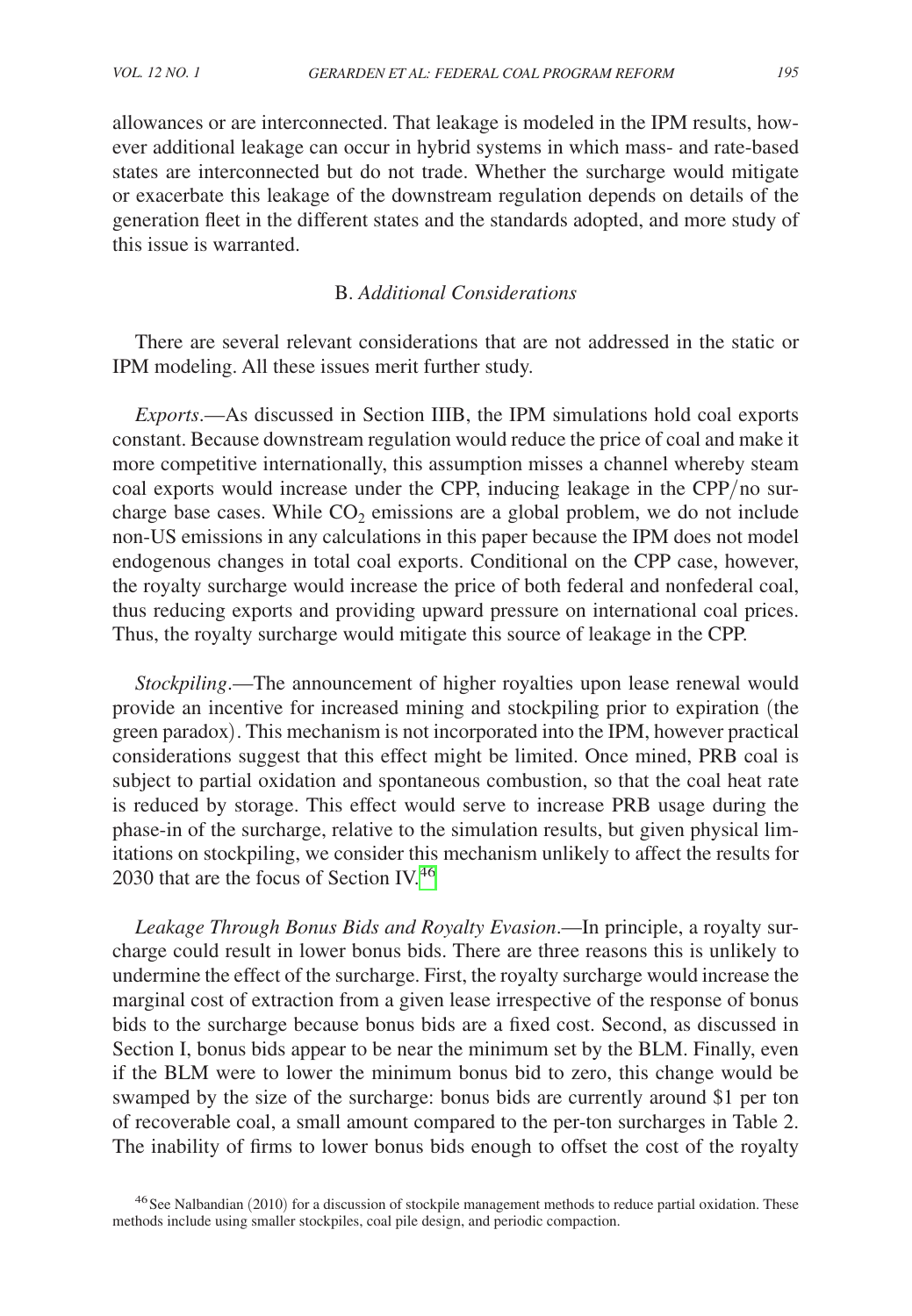surcharge could affect the extensive margin and result in fewer leases. We model the surcharge as shifting the supply curve in a somewhat continuous way because of commingling, the 10-year phase-in, and aggregation to a regional supply curve. If the surcharge were to lead instead to new mines not opening and nonrenewal of existing leases, this could make the supply curve steeper than is modeled here, in which case the IPM results would understate the impact of the royalty surcharge.

*Noncompetitive Rail Transport*.—The IPM treats transport prices as a fixed markup, so the royalty surcharge is fully passed through to the generator. Rail transport is not competitive, however, with just one or two railroads for PRB coal depending on the destination. Busse and Keohane (2007) provides evidence that rail transport prices adjusted to exploit market power as the market shifted to low-sulfur coal in the early 1990s. Thus, a royalty surcharge could be partially absorbed by lower rail rates. This is more likely relevant at low values of the surcharge since high values could not be profitably absorbed.

*Noncompetitive Generation Sector*.—The IPM treats the power sector as cost-minimizing and competitive. In reality, much of the electricity generation sector is comprised of regulated utilities, and where there are wholesale electricity markets, there is evidence of market power in at least some regions.<sup>[47](#page-29-0)</sup> If regulated utilities exercise market power and can pass through costs, they might choose to continue to use PRB coal instead of switching to a cheaper generation option. If so, that would reduce the effectiveness of the royalty surcharge. However, the Averch and Johnson (1962) effect suggests that a regulated utility might choose a more costly investment in natural gas, wind, or solar than a less-costly retrofit that enabled a PRB-fired plant to switch to Eastern or Midwestern coal, which would lead to greater emissions reductions from a surcharge than estimated by the IPM.

*Cost-Benefit Analysis*.—It is tempting to use the per-ton abatement costs summarized in Section IVE and the SCC to undertake a cost-benefit analysis. However, the data needed to evaluate the health co-benefits of the surcharge policy for such an analysis are not available. We expect that the co-benefits would be substantial and positive, as they are in the EPA's RIA of the CPP, because of reductions in particulates,  $NO<sub>x</sub>$ , and  $SO<sub>x</sub>$ . In principle, these health co-benefits could justify a surcharge even before accounting for climate change mitigation benefits. However, the sign of the effect of the surcharge on  $SO_x$  is ambiguous a priori because substitution from low-sulfur PRB coal to higher-sulfur Eastern coal could increase  $SO_x$  emissions. We do not have the criteria pollutant emissions data necessary to compute the health co-benefits, so a full cost-benefit analysis is outside the scope of this study. Undertaking a full cost-benefit analysis that permits comparisons of combinations of upstream and downstream policies is an important project for future research.

<span id="page-29-0"></span> $47$  See, for example, Borenstein, Bushnell, and Wolak (2002) and Wolak (2003).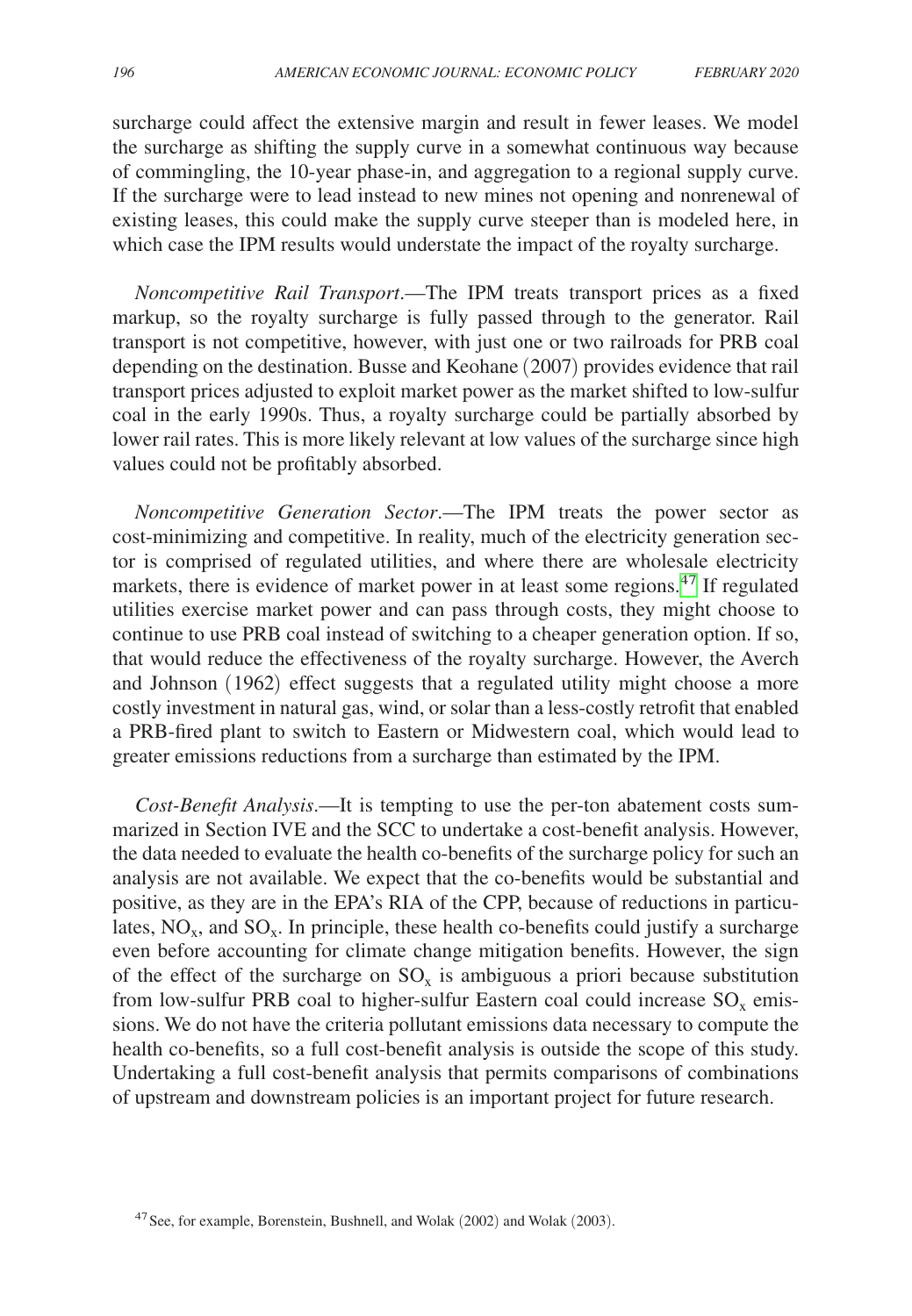## C. *Conclusions*

We reach two main conclusions about the policy of a royalty surcharge. First, the royalty surcharge without downstream policy reduces emissions: at a 100 percent SCC royalty, it achieves nearly three-quarters the emissions reductions projected for the CPP, and does so with an average abatement cost roughly equal to the SCC. This by itself is noteworthy, given that partial upstream policy is often viewed as ineffective because of the possibility of fuel substitution. But unique features of the US coal sector make the upstream policy effective: federal coal is less costly to extract than nonfederal coal; it comprises a large fraction of US coal production; and the surcharge increases demand for and the price of nonfederal coal, incentivizing a shift toward gas.

Second, the royalty surcharge on top of the CPP reduces leakage of the downstream policy, particularly in the rate-based case. Moreover, and in our view more importantly, it serves as a backstop to weak downstream policy. In our simulations, the CPP is not binding in some regions without the surcharge, so that the surcharge becomes the binding federal emissions policy.

Together, these two findings provide evidence on the extent to which a partial supply-side policy could substitute for or complement more comprehensive emissions regulation. We conclude that, in the absence of ideal, economically efficient emissions regulation, a carbon surcharge on federal coal royalties could provide meaningful, cost-effective emissions reductions.

#### **REFERENCES**

- **Averch, Harvey, and Leland L. Johnson.** 1962. "Behavior of the Firm under Regulatory Constraint." *American Economic Review* 52 (2): 1052–69.
- **Borenstein, Severin, James B. Bushnell, and Frank A. Wolak.** 2002. "Measuring Market Inefficiencies in California's Restructured Wholesale Electricity Market." *American Economic Review* 92 (5): 1376–1405.
	- **Bushnell, James B., Stephen P. Holland, Jonathan E. Hughes, and Christopher R. Knittel.** 2015. "Strategic Policy Choice in State-Level Regulation: The EPA's Clean Power Plan." NBER Working Paper 21259.
- **Busse, Meghan R., and Nathaniel O. Keohane.** 2007. "Market Effects of Environmental Regulation: Coal, Railroads, and the 1990 Clean Air Act." *RAND Journal of Economics* 38 (4): 1159–79.
	- **Carbon Pollution Emission Guidelines for Existing Stationary Sources: Electric Utility**  80 Fed. Reg. 64661. [https://www.federalregister.gov/](https://www.federalregister.gov/documents/2015/10/23/2015-22842/carbon-pollution-emission-guidelines-for-existing-stationary-sources-electric-utility-generating) [documents/2015/10/23/2015-22842/carbon-pollution-emission-guidelines-for-existing](https://www.federalregister.gov/documents/2015/10/23/2015-22842/carbon-pollution-emission-guidelines-for-existing-stationary-sources-electric-utility-generating)[stationary-sources-electric-utility-generating.](https://www.federalregister.gov/documents/2015/10/23/2015-22842/carbon-pollution-emission-guidelines-for-existing-stationary-sources-electric-utility-generating)
	- **Coglianese, John, Todd D. Gerarden, and James H. Stock.** Forthcoming. "The Effects of Fuel Prices, Environmental Regulations, and Other Factors on U.S. Coal Production, 2008–2016." *Energy Journal*.
	- **Council of Economic Advisers (CEA).** 2016. *The Economics of Coal Leasing on Federal Lands: Ensuring a Fair Return to Taxpayers*. Washington, DC: Executive Office of the President of the United States.
	- **Emission Guidelines for Greenhouse Gas Emissions.** 2018. 83 Fed. Reg. 44746. [https://www.](https://www.federalregister.gov/documents/2018/08/31/2018-18755/emission-guidelines-for-greenhouse-gas-emissions-from-existing-electric-utility-generating-units) [federalregister.gov/documents/2018/08/31/2018-18755/emission-guidelines-for-greenhouse-gas](https://www.federalregister.gov/documents/2018/08/31/2018-18755/emission-guidelines-for-greenhouse-gas-emissions-from-existing-electric-utility-generating-units)[emissions-from-existing-electric-utility-generating-units.](https://www.federalregister.gov/documents/2018/08/31/2018-18755/emission-guidelines-for-greenhouse-gas-emissions-from-existing-electric-utility-generating-units)
- **[F](http://pubs.aeaweb.org/action/showLinks?crossref=10.1016%2Fj.jeem.2007.11.001&citationId=p_9)ischer, Carolyn, and Richard G. Newell.** 2008. "Environmental and Technology Policies for Climate Mitigation." *Journal of Environmental Economics and Management* 55 (2): 142–62.
- **[F](http://pubs.aeaweb.org/action/showLinks?crossref=10.1561%2F101.00000030&citationId=p_10)ischer, Carolyn, and Louis Preonas.** 2010. "Combining Policies for Renewable Energy: Is the Whole Less than the Sum of Its Parts?" *International Review of Environmental and Resource Economics* 4 (1): 51–92.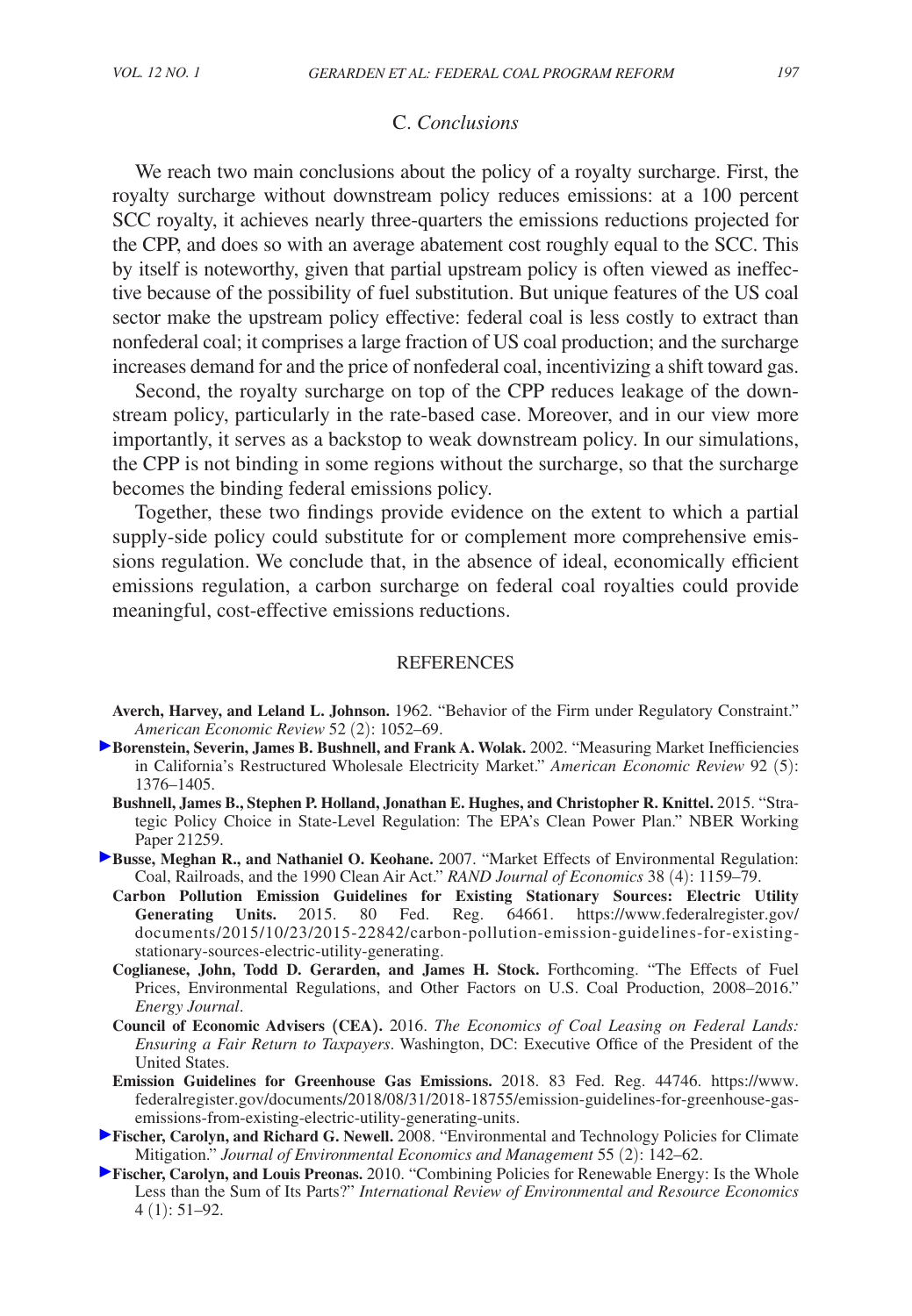- **Fischer, Carolyn, Louis Preonas, and Richard G. Newell.** 2017. "Environmental and Technology Policy Options in the Electricity Sector: Are We Deploying Too Many?" *Journal of the Association of Environmental and Resource Economists* 4 (4): 959–84.
- **Fankhauser, Samuel, Cameron Hepburn, and Jisung Park.** 2010. "Combining Multiple Climate Policy Instruments: How Not to Do It." *Climate Change Economics* 1 (3): 209–25.
- **Gerarden, Todd, W. Spencer Reeder, and James H. Stock.** 2016. "Federal Coal Program Reform, the Clean Power Plan, and the Interaction of Upstream and Downstream Climate Policies." NBER Working Paper 22214.
- **Goulder, Lawrence H., Mark R. Jacobsen, and Arthur A. van Benthem.** 2012. "Unintended Consequences from Nested State and Federal Regulations: The Case of the Pavley Greenhouse-Gas-per-Mile Limits." *Journal of Environmental Economics and Management* 63 (2): 187–207.
	- **Goulder, Lawrence H., and Robert N. Stavins.** 2012. "Interactions between State and Federal Climate Change Policies." In *The Design and Implementation of U.S. Climate Policy*, edited by Don Fullerton and Catherine Wolfram, 109–21. Chicago: University of Chicago Press.
- **Haggerty, Mark, Megan Lawson, and Jason Pearcy.** 2015. "Steam Coal at an Arm's Length: An Evaluation of Proposed Reform Options for US Coal Used in Power Generation." [https://www.eenews.](https://www.eenews.net/assets/2017/06/21/document_gw_07.pdf) [net/assets/2017/06/21/document\\_gw\\_07.pdf.](https://www.eenews.net/assets/2017/06/21/document_gw_07.pdf)
- **Harstad, Bård.** 2012. "Buy Coal! A Case for Supply-Side Environmental Policy." *Journal of Political Economy* 120 (1): 77–115.
	- **Headwaters Economics.** 2015a. *An Assessment of U.S. Federal Coal Royalties: Current Royalty Structure, Effective Royalty Rates, and Reform Options*. Bozeman, MT: Headwaters Economics.
	- **Headwaters Economics.** 2015b. *Outcomes of Higher Federal Coal and Natural Gas Royalty Rates*. Bozeman, MT: Headwaters Economics.
- **Hein, Jayni Foley, and Peter Howard.** 2015. *Illuminating the Hidden Costs of Coal: How the Interior Department Can Use Economic Tools to Modernize the Federal Coal Program*. New York: New York University School of Law, Institute for Policy Integrity.
- **Holland, Stephen P.** 2012. "Emissions Taxes versus Intensity Standards: Second-Best Environmental Policies with Incomplete Regulation." *Journal of Environmental Economics and Management* 63 (3): 375–87.
- **Holland, Stephen P., Jonathan E. Hughes, and Christopher R. Knittel.** 2009. "Greenhouse Gas Reductions under Low Carbon Fuel Standards?" *American Economic Journal: Economic Policy* 1 (1): 106–46.
	- **Horowitz, John, and Joshua Linn.** 2015. "The Environmental Effects of Clean Energy Innovations under Rate-Based Regulation." Resources for the Future Discussion Paper 15-42.
	- **Interagency Working Group (IWG) on Social Cost of Carbon.** 2013. *Technical Support Document: Technical Update of the Social Cost of Carbon for Regulatory Impact Analysis under Executive Order 12866*. Revised November 2013.
	- **Jordan, Brett, Ian Lange, and Joshua Linn.** 2018. "Coal Demand, Market Forces, and US Coal Mine Closures." Resources for the Future Working Paper 18-13.
- **Keyes, Amelia T., Kathleen F. Lambert, Dallas Burtraw, Jonathan J. Buonocore, Jonathan I. Levy, and Charles T. Driscoll.** 2019. "The Affordable Clean Energy Rule and the Impact of Emissions Rebound on Carbon Dioxide and Criteria Air Pollutant Emissions." *Environmental Research Letters* 14: 1–10.
	- **Khambekar, Jayant, and Roger A. Barnum.** 2013. "PRB Coal-Material Handling Challenges and Solutions." Power Engineering, March 1. [https://www.power-eng.com/2013/03/01/prb-coal-material](https://www.power-eng.com/2013/03/01/prb-coal-material-handling-challenges-and-solutions/#gref)[handling-challenges-and-solutions/#gref.](https://www.power-eng.com/2013/03/01/prb-coal-material-handling-challenges-and-solutions/#gref)
	- **Krupnick, Alan, Joel Darmstadter, Nathan Richardson, and Katrina McLaughlin.** 2015. "Putting a Carbon Charge on Federal Coal: Legal and Economic Issues." Resources for the Future Discussion Paper 15-13.
	- **Luppens, James A., David C. Scott, Jon E. Haacke, Lee M. Osmonson, and Paul E. Pierce.** 2015. "Coal Geology and Assessment of Coal Resources and Reserves in the Powder River Basin, Wyoming and Montana." [https://pubs.er.usgs.gov/publication/pp1809.](https://pubs.er.usgs.gov/publication/pp1809)
	- **Mansur, Erin T.** 2012. "Upstream versus Downstream Implementation of Climate Policy." In *The Design and Implementation of U.S. Climate Policy*, edited by Don Fullerton and Catherine Wolfram, 179–93. Chicago: University of Chicago Press.
	- **Nalbandian, Herminé.** 2010. "Propensity of Coal to Self-Heat." London: International Energy Agency Clean Coal Centre.
	- **National Association of Clean Air Agencies.** 2011. *Background and History of EPA Regulation of Greenhouse Gas* (*GHG*) *Emissions under the Clean Air Act & National Association of Clean Air*